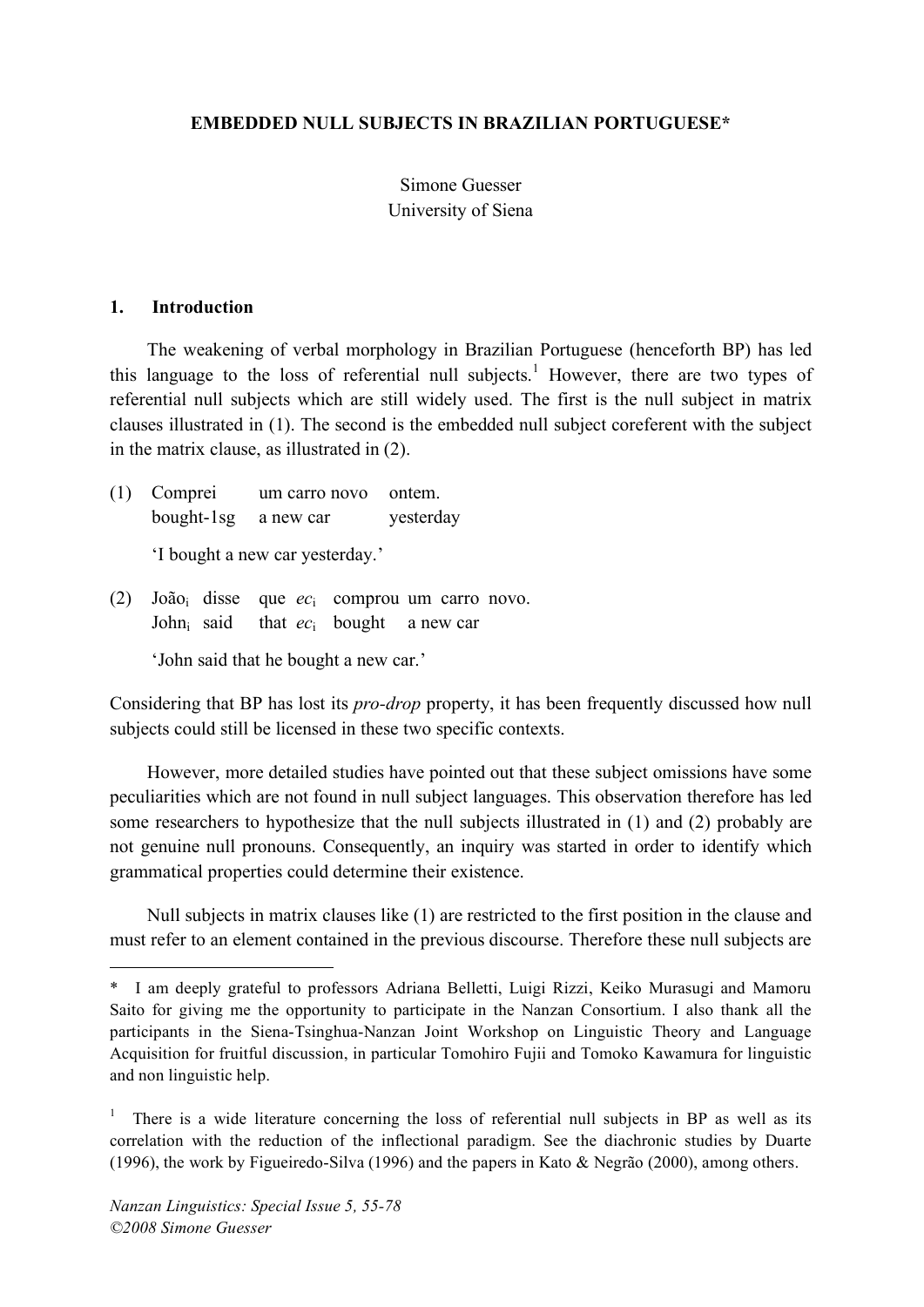interpreted as instances of Topic Drop, a phenomenon found in languages like German (cf. Figueiredo-Silva 1996 and Rodrigues 2002).

On the other hand, different analyses have been proposed in order to explain the nature of the embedded null subject illustrated in (2). More recently, Ferreira (2004) has proposed that this indeed is not a genuine null pronoun but a trace of a hyperraising operation.<sup>2</sup> According to this analysis, a sentence like (2) would have the derivation in (3):

(2) Joãoi disse que *ec*<sup>i</sup> comprou um carro novo. Johni said that *ec*<sup>i</sup> bought a new car 'John said that he bought a new car.'

(3)  $[\text{TP} \quad \text{João } T_{\text{d}c o mpletel}$   $\mathbf{v}_P$  t<sub>i</sub> disse  $[\text{CP} \quad \text{que } [\text{TP} \quad t_i \quad T_{\text{d}c o mpletel} \quad \text{[vP} \quad t_i \quad \text{comprou um carro novo}]]]]$ John<sub>i</sub> said that t<sub>i</sub> bought a new car

Assuming this derivation, Ferreira (2004) can explain all the syntactic and interpretive properties of the embedded null subjects in BP as the result of constraints on movement operations, namely Minimal Link Condition and C-command Condition. One relevant aspect in Ferreira's (2004) analysis is that it is linked to a highly debated topic in Generative Linguistics, that is the possibility for an element to move from one thematic position to another. Traditionally it has been assumed that A-chains must have only one thematic position. This restriction is expressed by the Thematic Criterion in Government and Binding theory and, even if it is formulated in different ways, it has remained valid until the most recent studies in the Minimalist Program (cfr. Chomsky 1995).

However, this traditional vision has been rejected in some recent works, particularly in Hornstein's (1999) analysis of obligatory control structures in English. Hornstein (1999) proposes that control structures like (4a), generally analysed as in (4b), have the derivation illustrated in (4c). As shown in (4c), the subject *John* is merged in a thematic position in the embedded infinitive clause and then is moved to the matrix clause, picking up another theta role.

- (4) a. John hopes to leave.
	- b. John<sub>i</sub> hopes  $[PRO<sub>i</sub> to leave]$
	- c.  $\left[\prod_{\text{IP}} \text{John}_i \right] \left[\prod_{\text{VP}} t_i \text{ hopes} \left[\prod_{\text{IP}} t_i \text{ to } \left[\prod_{\text{VP}} t_i \text{ leave} \right]\right]\right]$

Hornstein's approach caused a vivid discussion, to which Ferreira's (2004) analysis of embedded null subjects gives an interesting contribution. To the extent that this analysis can explain the peculiarities of embedded null subjects in Brazilian Portuguese, it can be taken as a support to the theory of movement which allows movement to thematic positions.

 <sup>2</sup> <sup>A</sup> proposal along these lines is developed by Rodrigues (2002).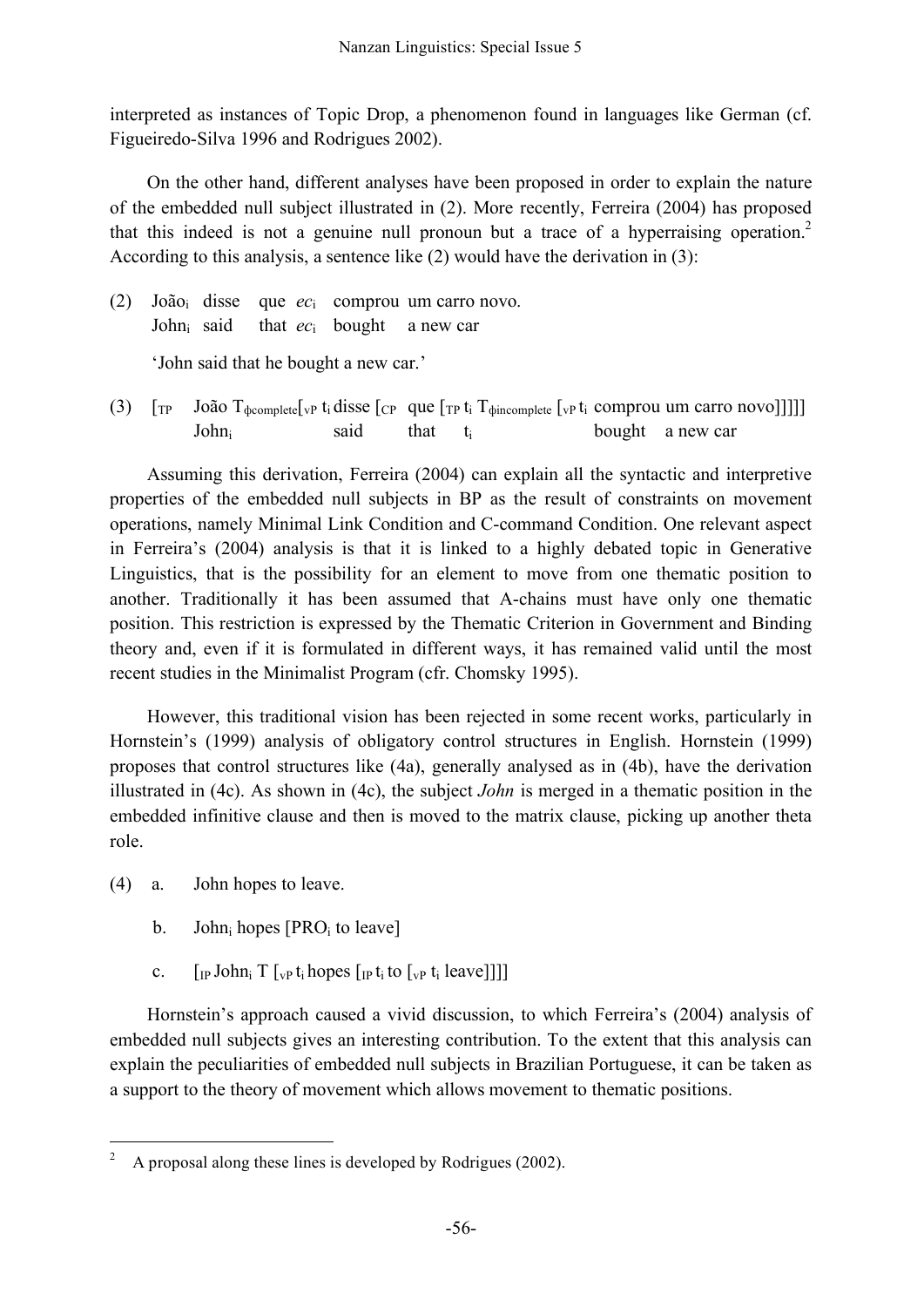In this paper I discuss Ferreira's analysis and point out some problematic aspects of it. Based on the work by Rizzi (2006) on the form of chains, I consider some principles on the delimitation of chains which are incompatible with hyperraising and movement to thematic positions. In addition to this theoretical problem, I show that the analysis also suffers from some empirical inadequacies in that some of the properties of embedded null subjects in BP cannot be fully explained in terms of hyperraising. To conclude, I suggest that the peculiarities of embedded null subjects in BP become clearer if we adopt the approach proposed by Huang (1984) to languages like Chinese. According to Huang, in these languages embedded null subjects are not identified by the inflection. Differently from what happens in *pro-drop* languages, the identification is obtained through coindexation with the closest c-commanding NP.

# **2. Embedded Null Subject in Brazilian Portuguese and Ferreira's (2004) Analysis**

The main characteristic of embedded null subject in BP in contrast to null subjects in *pro-drop* languages is that it must have an antecedent located in a higher clause. Sentences like those illustrated in (5), where there is no antecedent to the embedded null subject, are ungrammatical in BP.

- (5) a. \*A Mariai disse que *ec*<sup>j</sup> canto bem. Mariai said that *ec*<sup>j</sup> sing well 'Maria said that I sing well.'
	- b. \**pro*expl parece que *ec* tinha telefonado. *pro*expl seems that *ec* has called

'It seems that she has called.'

Furthermore, coreference between the null subject and the antecedent is constrained in a way that recalls the restrictions imposed to movement operations. For example, the null subject must have an antecedent located in the immediately higher clause, as shows (6a) in contrast with (6b-c). Moreover, embedded null subject cannot occur inside certain strong islands, like relative clauses, and take an antecedent outside the island, as shown in the examples in  $(7)^3$ :

(6) a. Joãoi acha [que *ec*<sup>i</sup> é esperto]. John<sub>i</sub> thinks [that  $ec_i$  is smart-masc] 'John thinks that he is smart.'

Examples extracted from Ferreira (2004).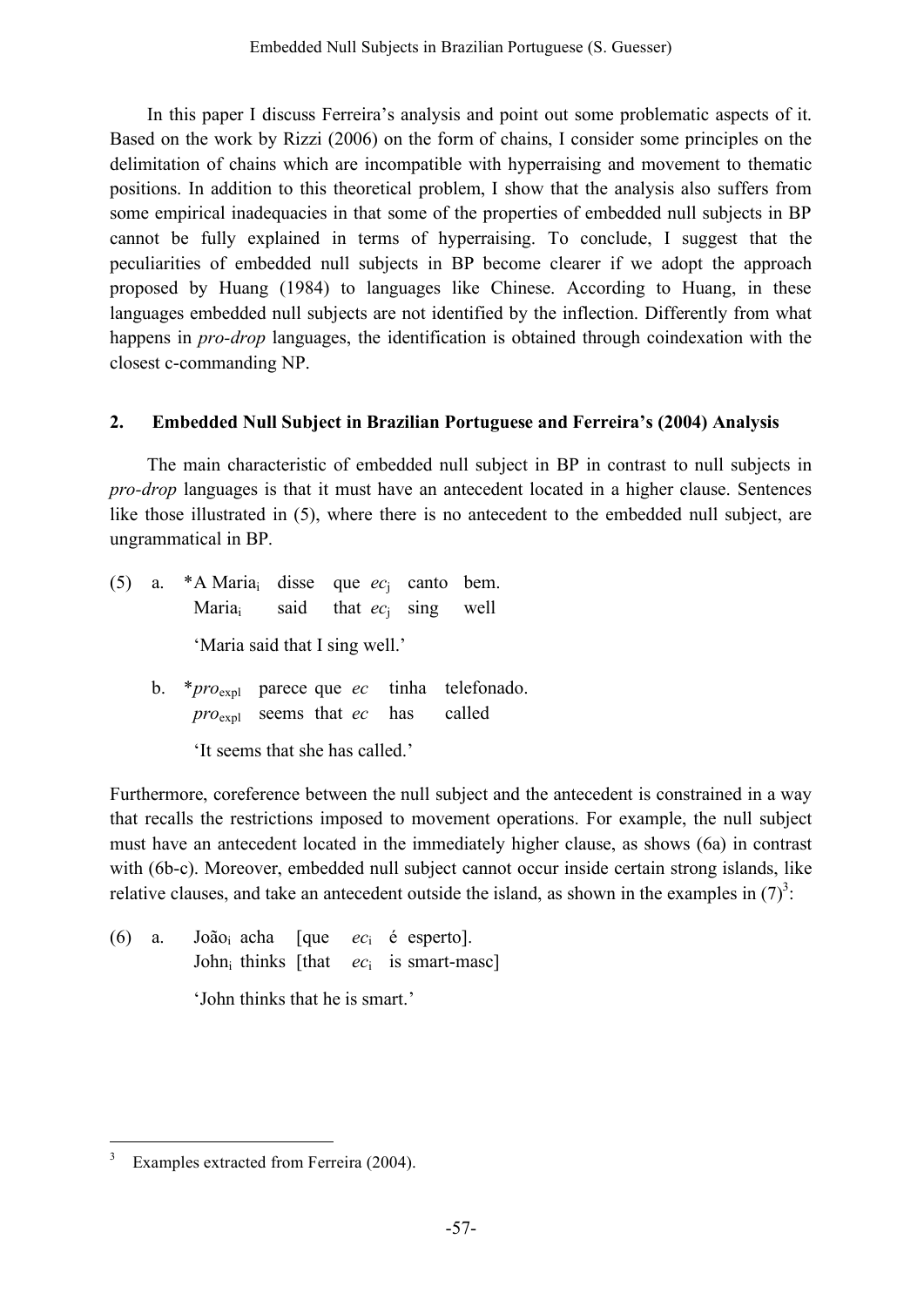- b. \*Joãoi disse [que a Maria acha [que *ec*<sup>i</sup> é esperto]]. Johni said [that Mary thinks [that *ec*<sup>i</sup> is smart-masc]] 'John $<sub>i</sub>$  said that Mary thinks that he $<sub>i</sub>$  is smart.'</sub></sub>
- c. \*A mãe do Joãoi acha [que *ec*<sup>i</sup> é esperto]. John<sub>i</sub>'s mother thinks [that *ec*<sub>i</sub> is smart-masc] 'John;'s mother thinks that he<sub>i</sub> is smart.'
- (7) a. \*Joãoi não gostou dos livros [que *ec*<sup>i</sup> leu na scola]. Johni not like the book [that [*ec*<sup>i</sup> read in the school]] 'John didn't like the books that he read in the school.'
	- b. \*Joãoi disse que [as meninas [que *ec*<sup>i</sup> encontrou na rua]] John<sub>i</sub> said that [the girls [that  $ec_i$  met in the street]] eram estrangeiras. were foreigners

'John said that the girls that he met in the street were foreigners.'

Considering the data illustrated in (5)-(7), Ferreira (2004) argues that embedded null subjects in BP involve a movement operation. According to Ferreira, embedded null subject is a trace resulting from hyperraising. In other words, it is a trace of the movement of the embedded subject from Spec,TP of the embedded finite clause to Spec,TP of the matrix clause.

Ferreira proposes that the possibility of having null subjects from hyperraising is due to the fact that BP has a finite T with an incomplete set of ф-features. He assumes that the weakening of verbal morphology in BP has led this language to have this kind of finite T. Because this finite T, like a non finite T, has an incomplete set of ф-features, it is unable to eliminate the Case feature of an element moved to its Spec.

Under this assumption, Ferreira (2004) proposes that a sentence with embedded null subject like (2), repeated in (8) below, has the derivation illustrated in (9):

|  |                              | (8) João <sub>i</sub> disse que $ec_i$ comprou | um carro novo. |
|--|------------------------------|------------------------------------------------|----------------|
|  | John said that $ec_i$ bought |                                                | a new car      |

(9)  $\lceil \text{TP John}_i \rceil$   $\lceil \text{p Onn}_i \rceil$   $\lceil \text{p Onn}_i \rceil$   $\lceil \text{p Onn}_i \rceil$   $\lceil \text{p Onn}_i \rceil$   $\lceil \text{p Onn}_i \rceil$   $\lceil \text{p Onn}_i \rceil$   $\lceil \text{p Onn}_i \rceil$   $\lceil \text{p Onn}_i \rceil$   $\lceil \text{p Onn}_i \rceil$   $\lceil \text{p Onn}_i \rceil$   $\lceil \text{p Onn}_i \rceil$   $\lceil \text{p Onn}_i \r$ 

The numeration underlying the derivation in (9) has one ф-complete finite T and one incomplete finite T. The ф-incomplete finite T is merged in the embedded clause. The subject *João* raises from its thematic position in the embedded vP to the Spec of embedded TP. At this derivational step, the set of ф-features of T and the subject *João* establish a checking relation and, consequently, the ф-features of T are eliminated. Since the set of ф-features of T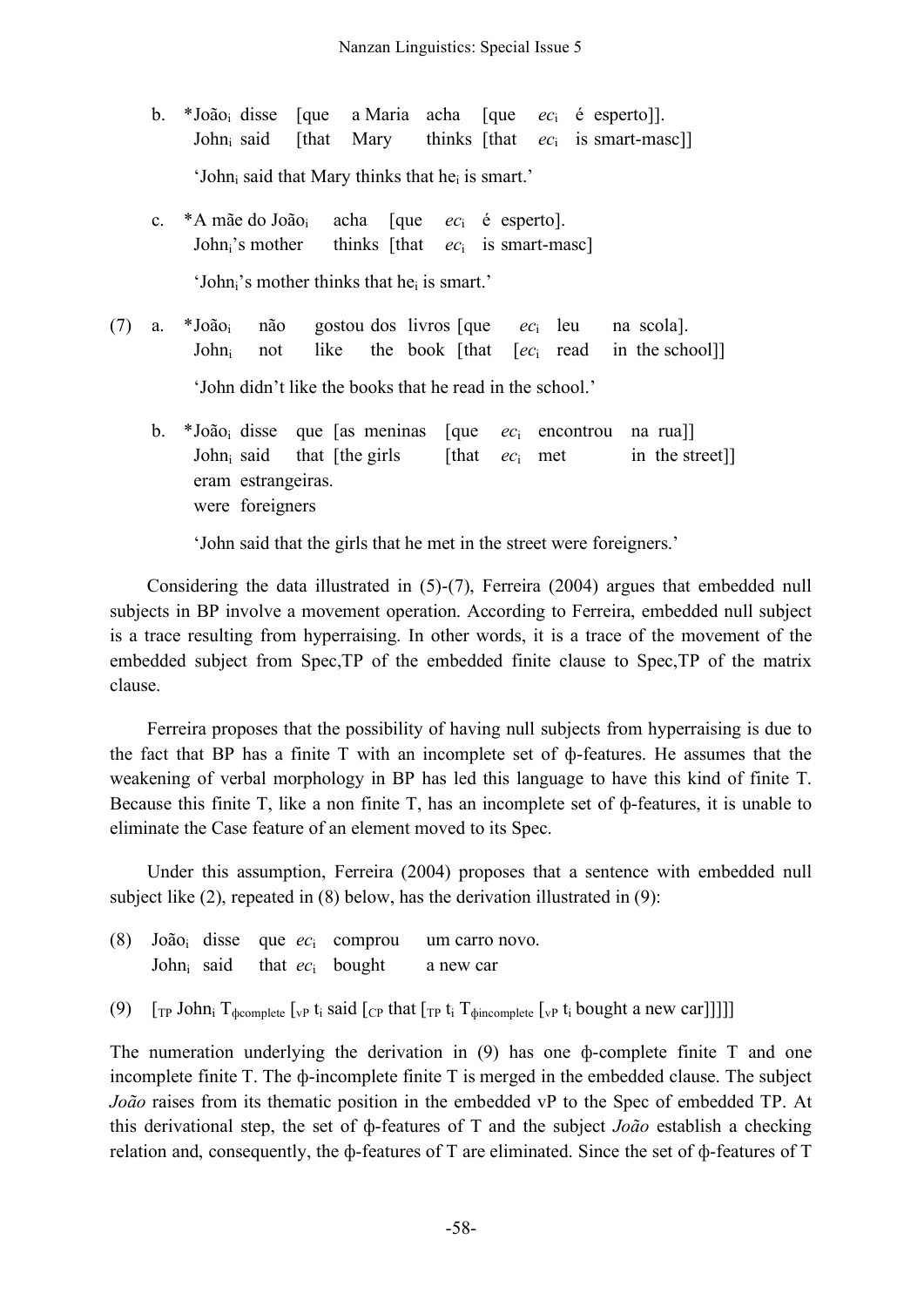is incomplete, the Case feature of the subject *João* is not eliminated. After successive applications of merge, the matrix *v*P is merged. Then, *João* raises to the Spec of the matrix *v* and checks its thematic feature. Then, matrix T with a complete set of ф-features is merged with *vP*, and *João* raises to its Spec. At this step we obtain another checking relation between the ф-features of the subject and the matrix T, and consequently the ф-features of T and the Case feature of *João* are eliminated.

Assuming the derivation in (9), the restrictions on embedded null subjects like the ones in (6) and (7) are interpreted as restrictions imposed on the movement of the embedded subject to the matrix clause. Consider again the contrast illustrated in (6):

- (6) a. Joãoi acha [que *ec*<sup>i</sup> é esperto]. Johni thinks [that *ec*<sup>i</sup> is smart-masc] 'John thinks that he is smart.'
	- b. \*Joãoi disse [que a Maria acha [que *ec*<sup>i</sup> é esperto]]. Johni said [that Mary thinks [that *ec*<sup>i</sup> is smart-masc]] 'John said that Mary thinks that he is smart.'
	- c. \*A mãe do Joãoi acha [que *ec*<sup>i</sup> é esperto]. John<sub>i</sub>'s mother thinks [that *ec*<sub>i</sub> is smart-masc] 'John's mother thinks that he is smart.'

Following Ferreira's analysis, a sentence like (6b) is ungrammatical because the raising of the subject *João* from the Spec of the embedded TP to the Spec of the matrix *v*P violates the Minimal Link Condition, since *Maria* is closer to the matrix *v*P than the subject *João*. (6c) is ungrammatical because the movement of *João* to the matrix TP violates the c-command Condition, since the copy of *João* in the Spec of the embedded T is not c-commanded by the copy in the matrix clause. Regarding the impossibility of having null subjects inside relative clauses illustrated in (7), sentences like (7a) and (7b) are ill-formed because relative clauses are barriers for movement.

Ferreira (2004) argues that if we assume his analysis, we can also explain the following properties of embedded null subjects in BP:

A) Embedded null subjects freely alternate with overt pronouns. In BP a sentence with an overt embedded subject like (10b) can be also used in neutral situations (without emphasis or contrast), differently from what happens in null subject languages like Italian and Spanish. In other words, the data in (10) suggest that BP violates the *Avoid Pronoun Principle*, which establishes that whenever an alternation null/overt pronoun is possible, the null pronoun is preferred.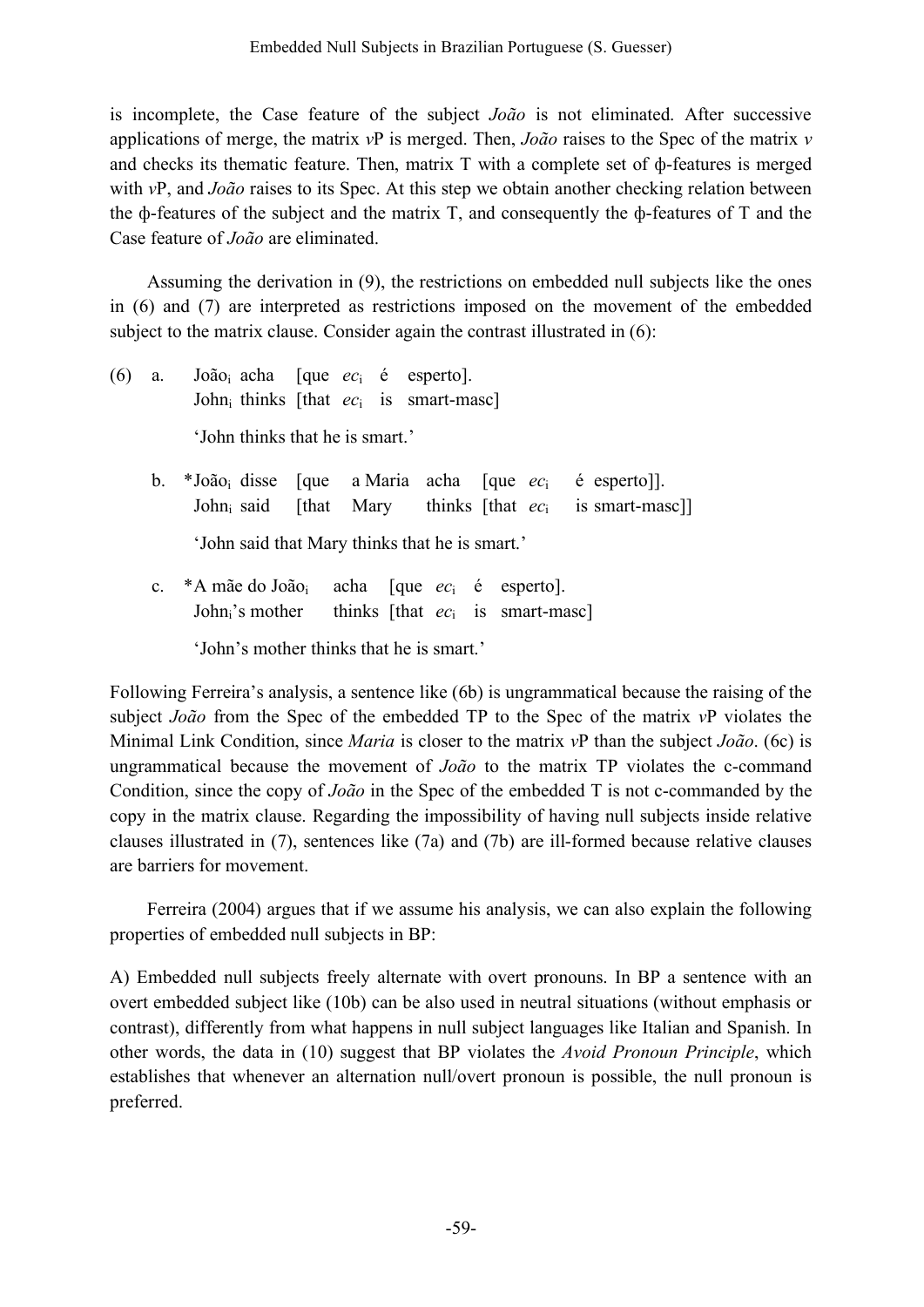- (10) a. Joãoi disse que *ec*<sup>i</sup> comprou um carro novo. Johni said that *ec*<sup>i</sup> bought a new car
	- b. Joãoi disse que elei comprou um carro novo. John<sub>i</sub> said that he<sub>i</sub> bought a new car

'John said that he bought a new car.'

According to Ferreira's analysis, the alternation in (10) is possible because it isn't the alternation expressed by the *Avoid Pronoun Principle*. In BP, sentences with an overt embedded subject like (10b) are used in neutral situations because in this language there is no referential *pro*. On the other hand, sentences with embedded null subjects like (10a) can alternate with embedded overt subjects because BP has the option of hyperraising.

B) Embedded null subjects cannot take split antecedents, as illustrated in (11):

(11) \*Joãoi disse [que a Mariaj acha [que *ec*ij são espertos]]. Johni said [that Maryj thinks [that *ec*ij are smart-pl]]

'John said that Mary thinks that they are smart.'

According to Ferreira's analysis, the embedded null subject in (11) cannot refer to both the elements *João* and *Maria* because two elements cannot be moved from the same position (embedded Spec, TP).

C) Embedded null subjects show a mixed behaviour regarding weak islands. For instance, in embedded wh-questions like those in (12), if the wh-phrase in the embedded Spec,CP is an adjunct, then the null subject is allowed in the embedded clause (cf. (12a)). On the other hand, if the wh-phrase is an argument, then the use of the null subject makes the sentence degraded, as illustrated in (12b-c).

- (12) a. Joãoi não sabe [quando *ec*<sup>i</sup> perdeu esse livro]. Johni not know [when *ec*<sup>i</sup> lost this book] 'John doesn't know when he lost this book.'
	- b. ??João<sub>i</sub> não sabe [que livro *ec*<sub>i</sub> leu na semana passada]. Johni not know [which book *ec*<sup>i</sup> read last week]

'John doesn't know which book he read last week.'

c. ?Joãoi não sabe [pra quem *ec*<sup>i</sup> emprestou este livro]. John not know  $[$ to whom  $ec_i$  lent this book] 'John doesn't know to whom he lent this book.'

According to Ferreira's analysis, the explanation for this contrast is the following: in sentences like (12b-c) the subject *João* raises from embedded TP to the matrix Spec,*v*P in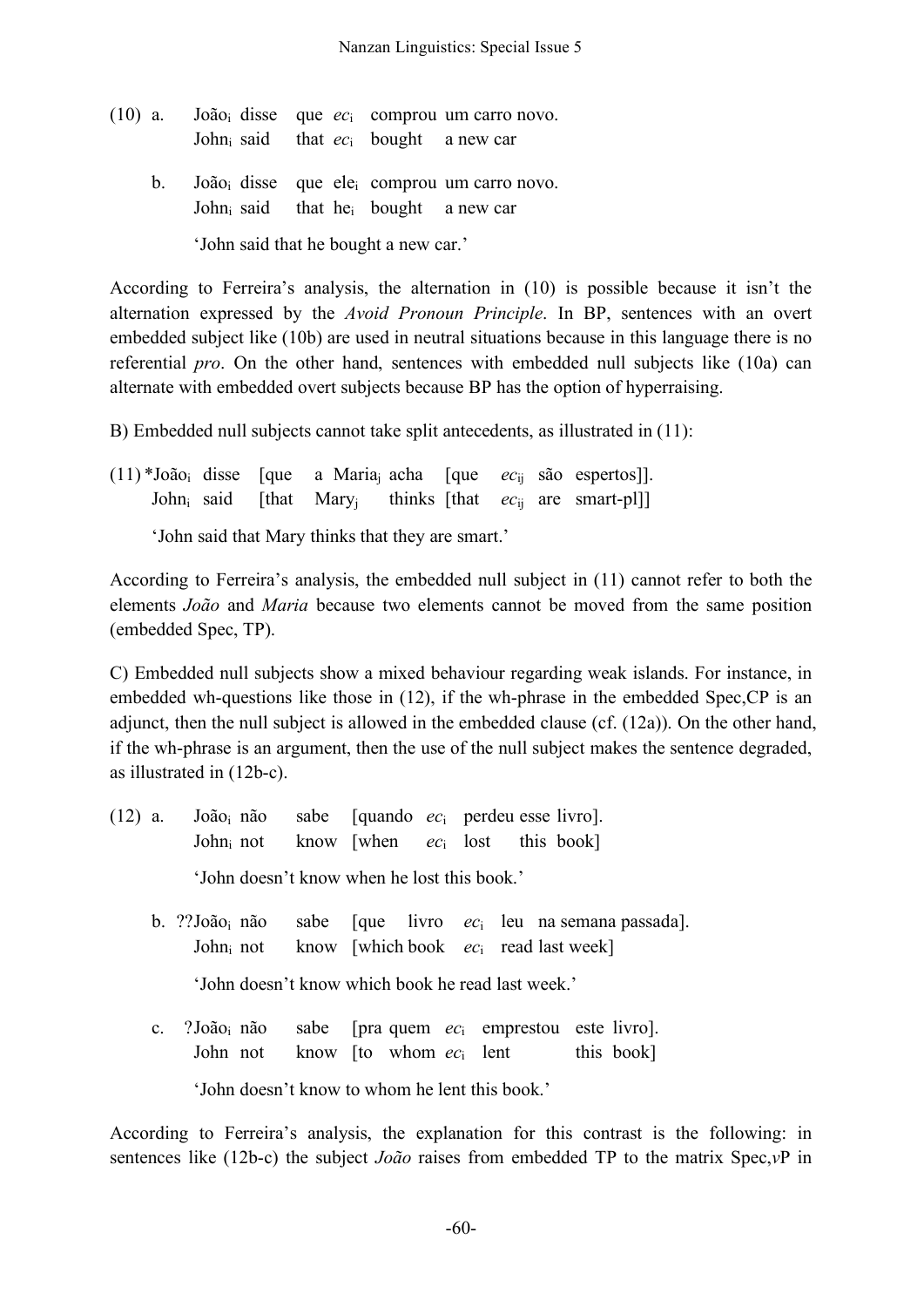order to check the thematic feature of *v* and receive its second theta role. This kind of movement causes a minimality violation because the wh-phrase in the Spec of the embedded CP has the relevant features to check the thematic feature of *v*. On the other hand, sentences like (12a) are grammatical because the wh-phrase in the embedded CP is an adverb. As such, it does not have the relevant features to check the thematic feature of *v* and consequently it does not block the movement of the embedded subject to the matrix *v*.

D) Embedded null subjects in BP have a different behaviour from the one of an overt embedded subject in sentences in which the matrix subject has the form [O*nly* DP], as illustrated in (13). It also has a different behaviour in VP-ellipsis structures like (15).

## **Only DP:**

| $(13)$ a. |  |  |  | Só o João acha que ele vai ganhar a corrida.                                              |  |
|-----------|--|--|--|-------------------------------------------------------------------------------------------|--|
|           |  |  |  | only John thinks that he will win the race                                                |  |
|           |  |  |  | 'Only John thinks that he will win the race.'                                             |  |
| b.        |  |  |  | Só o João acha que ec vai ganhar a corrida.<br>only John thinks that ec will win the race |  |
|           |  |  |  | 'Only John thinks that he will win the race.'                                             |  |

Given a group of persons, in (13a) *John* is the only person who believes in *John's* victory, in other words, Mary does not believe that John will win the race. Differently, in (13b) *John* is the only person who believes in his own victory, in other words, Mary does not believe that she will win the race.

According to Ferreira (2004), the different readings between overt and null subjects in examples like (13) is due to the fact that while a sentence like (13a) is associated with the predicate in (14a), a sentence with embedded null subject like (13b) is associated with the predicate in (14b), where the matrix and the embedded subject are related to each other through movement.

- (14) a.  $[\lambda x]$  x thinks that John will win the race]
	- b.  $[\lambda x]$ , x thinks that x will win the race]

## **VP-ellipsis:**

| $(15)$ a. |                                                                           |  |                                  |  |  |  |                                                       |          |             |     |                                | João <sub>i</sub> acha que ele <sub>i</sub> vai ganhar a corrida e a Maria também. |  |  |  |
|-----------|---------------------------------------------------------------------------|--|----------------------------------|--|--|--|-------------------------------------------------------|----------|-------------|-----|--------------------------------|------------------------------------------------------------------------------------|--|--|--|
|           |                                                                           |  | John thinks that he will win     |  |  |  |                                                       |          | the race    | and | Mary                           | too                                                                                |  |  |  |
|           |                                                                           |  |                                  |  |  |  | 'John thinks that he will win the race and Mary too.' |          |             |     |                                | (strict/sloppy reading)                                                            |  |  |  |
|           | b.                                                                        |  | John thinks that $ec_i$ will win |  |  |  | João <sub>i</sub> acha que $ec_i$ vai ganhar          | the race | a corrida e | and | a Maria também.<br>Mary<br>too |                                                                                    |  |  |  |
|           | 'John thinks that he will win the race and Mary too.'<br>(sloppy reading) |  |                                  |  |  |  |                                                       |          |             |     |                                |                                                                                    |  |  |  |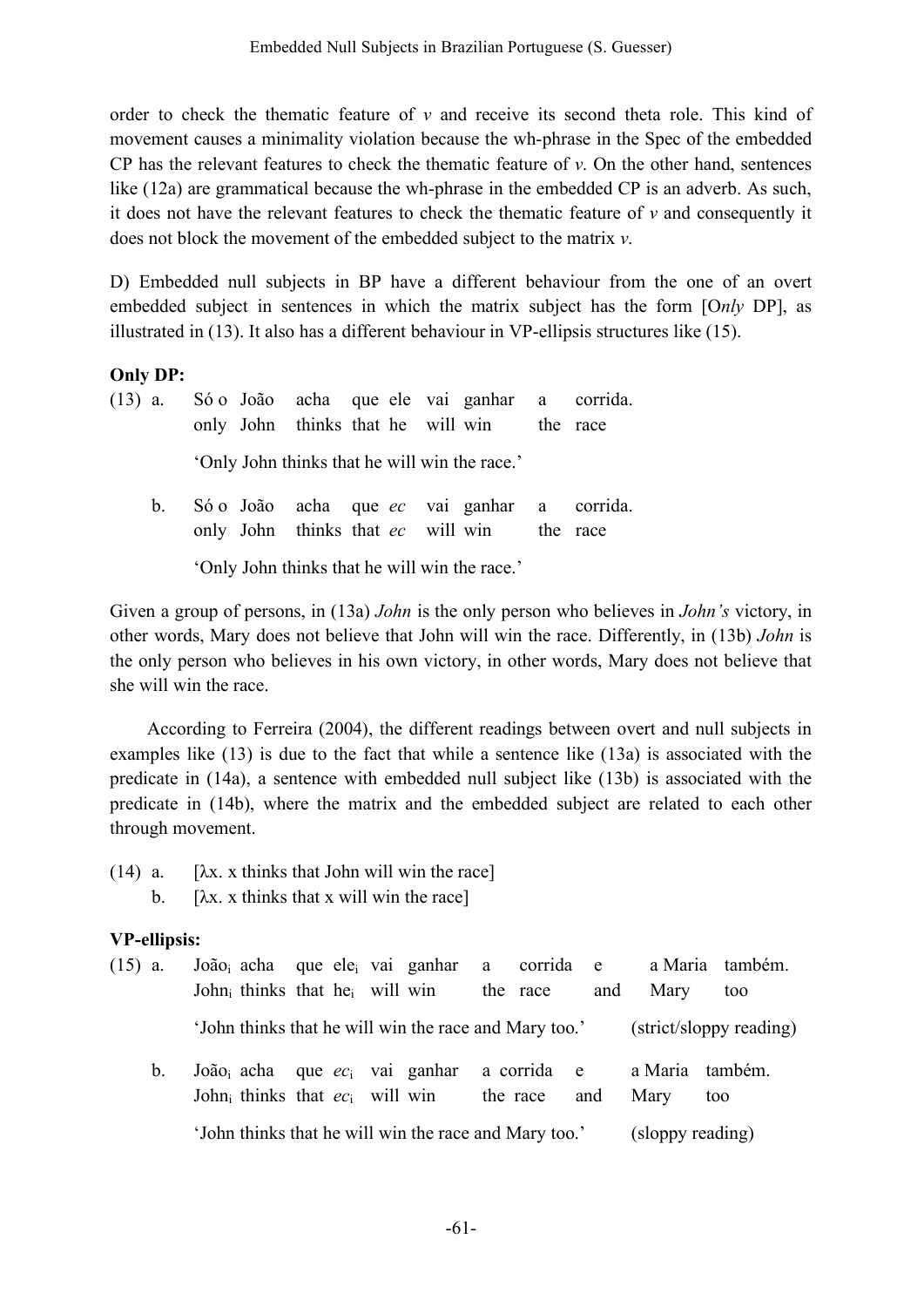A sentence with an overt embedded subject like (15a) is ambiguous: it can have a strict reading, as paraphrased in (16), or it can have a sloppy reading, as paraphrased in (17). On the other hand, in a sentence with embedded null subject like (15b) only the sloppy reading in (17) is available.

- (16) John<sub>i</sub> thinks that he<sub>i</sub> will win the race and Mary thinks that he<sub>i</sub> will win the race. (strict reading)
- (17) John<sub>i</sub> thinks that he<sub>i</sub> will win the race and Mary<sub>i</sub> thinks that she<sub>i</sub> will win the race. (sloppy reading)

Assuming an analysis for ellipsis that involves a copy of the elided constituent (Fiengo & May 1994), Ferreira explains the asymmetry in (15) as follows. If embedded null subject in BP is a trace of the subject raised to the matrix clause, then in sentences like (15b) the null subject of the elided embedded clause must refer to the matrix subject *Maria*. Consequently, (15b) has the sloppy reading illustrated in (17). On the other hand, in (15a) the subject of the elided embedded clause is an overt pronoun, hence it is not related to the matrix subject through movement. This allows for the subject of the elided embedded clause to have two different interpretations: it can refer to the subject *Maria* in its own clause (obtaining the sloppy reading in (17)), or it can refer to the subject *João* in the coordinate sentence (obtaining the strict reading in (16)).

On the one hand, most of the properties of embedded null subjects in BP can be explained assuming the analysis in terms of hyperraising and movement to thematic positions, as proposed by Ferreira (2004). On the other hand, we notice some problems with this kind of analysis, once we consider the discussion in Rizzi (2006) about the form of chains. In the following section I illustrate the main ideas of Rizzi's (2006) approach.

### **3. Rizzi (2006): On the Form of A'-chains**

Rizzi's (2006) approach highlights some principles of chain delimitation which are incompatible with hyperraising. Rizzi (2006) characterizes A'-chains as connecting an sselection position to a criterial position. S-selection positions are dedicated to Theta assignment to arguments and to assignment of interpretive properties to non-arguments, like modifiers and adverbials. Criterial positions are dedicated to the assignment of scope and discursive properties, like focus and topic.

### (18) ... criterial ....... s-selection ...

A'-chains of the kind shown in (18) are created in order to satisfy a requirement involving the interface with semantics, for which certain natural language expressions need to be associated with two kinds of interpretive properties: argumental and scope/discourse properties. For example, in the sentences in (19), the phrase [*D book*] must receive both the interpretative property "patient of the verb *read*" and the interpretation of interrogative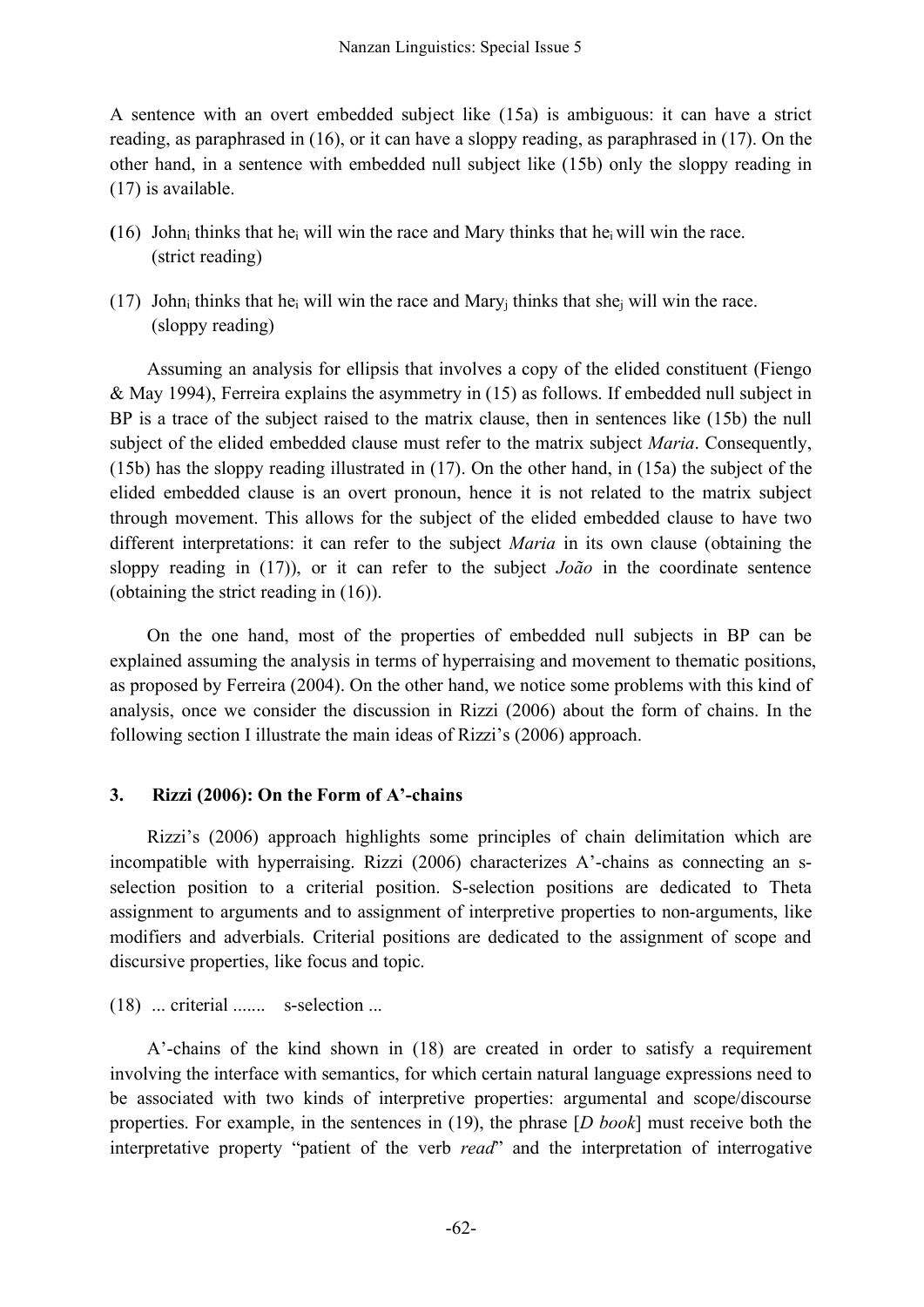element (19a), topic (19b) and focus (19c). In order to achieve this duality of interpretations, the phrase moves from the position of complement of the verb *read* to a position in the left periphery, dedicated to the interpretation of topic, focus or interrogative operator. We thus obtain a chain which links two positions:

(19) a. Which book<sub>i</sub> should you read  $t_i$ ?

- b. This book<sub>i</sub>, you should read  $t_i$ .
- c. THIS BOOK<sub>i</sub> you should read  $t_i$  (rather than something else). (Rizzi 2006)

S-selection and criterial positions are relevant for the interface with semantics and form the backbone of A'-chains. In addition, chains must involve intermediate positions in between s-selection and criterial positions.<sup>4</sup> Intermediate positions are not motivated by interface needs, but by locality principles (according to which movement cannot be too far away). Thus, intermediate positions are steps that allow an element to reach a criterial position.

Rizzi provides empirical evidence showing that A'-chains are constrained in the following way:

"Chains begin at an s-selection position and terminate at a criterial position, and such positions are unique, each chain has exactly (or at most) one position of each kind." (Rizzi 2006: 11)

Therefore, the three following situations cannot happen in A'-chains:

1) An argument cannot be merged in a non-Theta-position, and then be moved to a Thetaposition to pick up its Theta-role. One kind of evidence for this constraint is the contrast illustrated in (20) (originally addressed by Chomsky 2000). (20) shows that it is impossible to have a derivation like (20b), where the pronoun *I* is merged in the Spec of the embedded TP in order to check the EPP feature of T, and then raised to the subject position of the verb *expect*, in order to receive its theta role.

- (20) a. I expected  $\lceil_{TP}$  a proof to be discovered t
	- b.  $*$ I expected  $\lceil_{TP} t \rceil$  to be discovered a proof

2) An argument cannot be merged in a Theta-position and then pick up another Theta-role through movement.

For instance, control structures cannot be derived by movement of the subject from the lower subject position to the matrix clause, in contrast to Hornstein's (1999) approach. A crucial evidence against this kind of derivation in control structures is that they lack reconstruction effects typical of raising structures. Consider, for example, the reconstruction

See Rizzi (2006) and references cited there for a detailed discussion about the various syntactic, morphosyntactic and interpretive evidence for intermediate positions.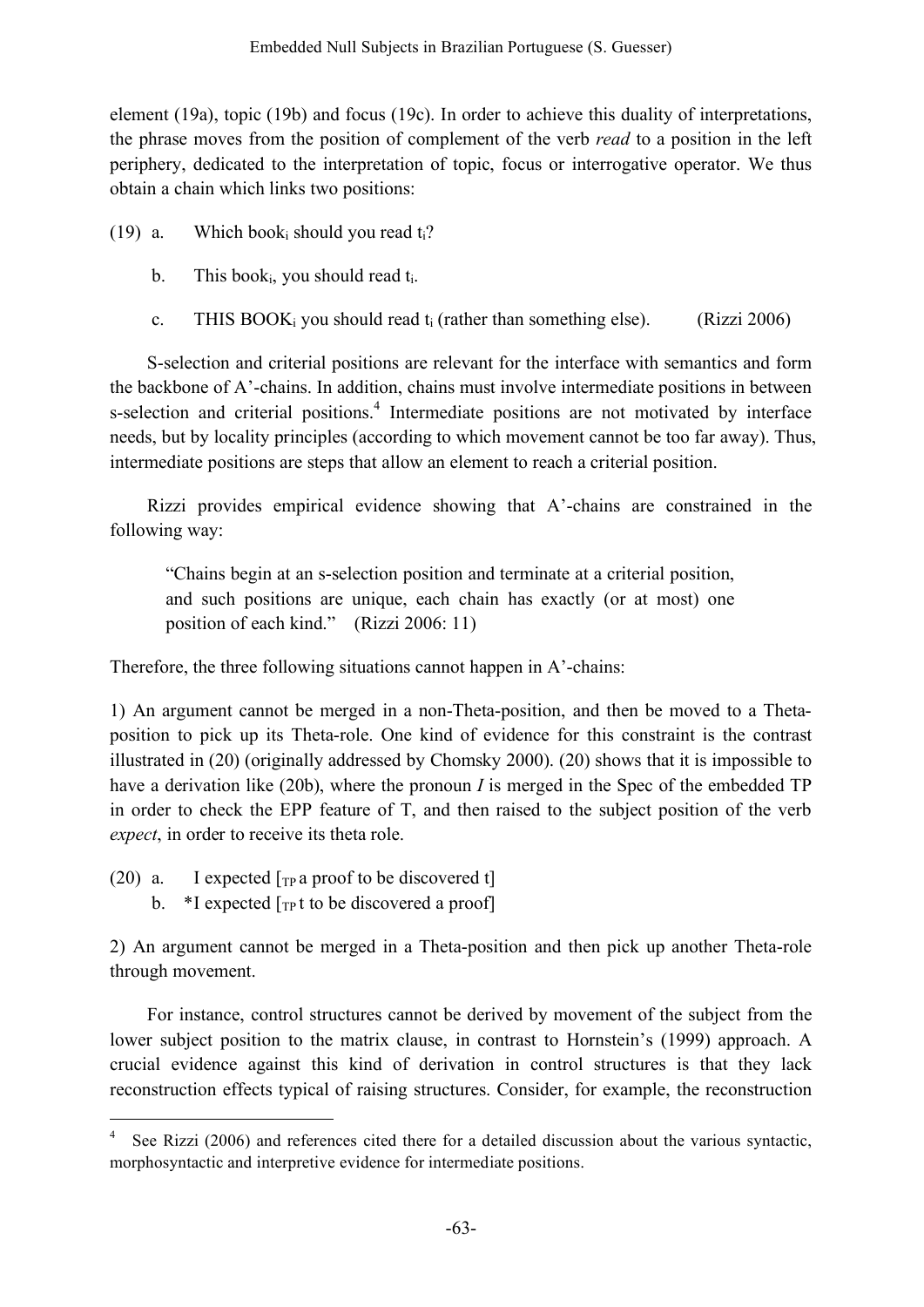effect illustrated in (21a). In (21a) the anaphor *each other* raised to the matrix clause can be bound by *the men* under reconstruction (cfr. Belletti & Rizzi 1988). If subjects of control structures were derived by movement, we would expect the same kind of reconstruction effect in (21b), contrary to facts.

(21) a. Friends of each other seemed [t to amuse the men t]

b. \*Friends of each other wanted [PRO to amuse the men t]

3) Positions higher than the criterial position are not allowed to occur in A'-chains. An empirical indication which suggests the presence of this constraint is illustrated in (22b). It shows that in a structure involving both an indirect question and a main question, a wh-phrase cannot satisfy the Wh-Criterion in the embedded CP and successively move to the main C system.

- (22) a. Bill wonders [which book  $C_0$  [she read t]]
	- b. \*Which book  $C_0$  does Bill wonder [t'  $C_0$  [she read t]]?

The same constraint can be illustrated by the contrast between the Italian sentences in (23):

(23) a. Mi domandavo quale RAGAZZA avessero scelto, CL.refl *ec* wondered-1sg which GIRL *ec* had-3pl chosen, non quale ragazzo. not which boy

'I wondered which GIRL they had chosen, not which boy.'

b. \*Quale RAGAZZA mi domandavo avessero scelto, which GIRL CL.refl *ec* wondered-1sg *ec* had-3pl chosen, non quale ragazzo. not which boy

'Which GIRL I wondered they had chosen, not which boy.'

(23a) shows that in Italian a wh-phrase moved to the embedded CP in order to satisfy the Q-Criterion, like *quale ragazza*/*which girl*, can also be contrastively focussed in that criterial position. In contrast, (23b) shows that the wh-phrase *quale ragazza* cannot move to the embedded CP to satisfy the Q-Criterion, and successively move to the left periphery of the main clause to receive the interpretation of a focussed element. Notice that in Italian the left periphery of the main clause is used to focalize an element generated in an embedded clause, as long as this element does not satisfy a criterion in the embedded CP. This is shown in (24), where the phrase *la ragazza*/*the girl* moves from embedded clause to the left periphery to receive the contrastive focus interpretation.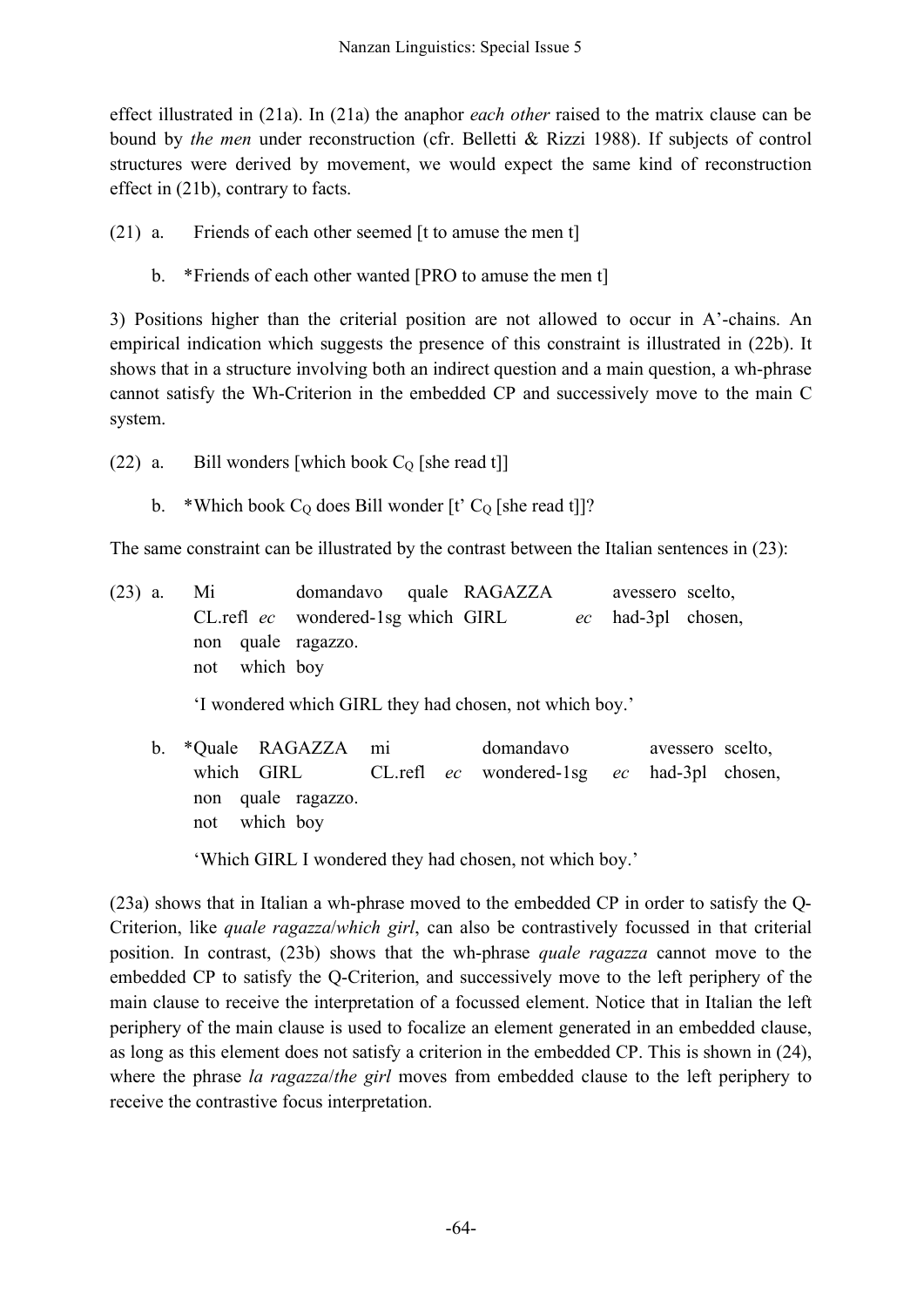(24) La RAGAZZA pensavo che avessero scelto \_\_\_\_, non il ragazzo. the Girl *ec* thought-1sg that had-3pl chosen \_\_\_\_, not the boy

'The GIRL I thought they had chosen, not the boy.'

Thus, the contrast between (23b) and (24), as well the grammaticality of (22b), show that movement must stop when a criterial position is met.

The impossibility of movement from a criterial position is expressed by Rizzi (2006) with the principle called *Criterial Freezing*:

(25) Criterial Freezing: a phrase meeting a criterion is frozen in place.

Criterial freezing effects are also observed in complex phrases constituted by more than one A'-feature. Consider the Italian complex phrase *quanti libri di quale autore*/*how many books by which author* in (26), constituted by two A'-features of the same kind (two Qfeatures) and the complex phrase *quanti libri del quale*/*how many books by whom* in (27), containing two A'-features of different kinds (one Q-feature and one R(elative)-feature).

 $(26)$  a. C<sub>O</sub> Ti domandi C<sub>O</sub>[siano stati censurati [quanti libri CL.refl wonder-2sg  $C_0$ [have been censored [how many books] di quale autore]]. by which author]]

'You wonder have been censored how many books by which author.'

b.  $C<sub>0</sub>$  Ti domandi [[quanti libri di quale autore]  $C<sub>0</sub>$ [siano stati CL.refl wonder-2sg [[how many books by which author]  $C_0$ [have been censurati t]]. censored t]]

'You wonder how many books by which author have been censored.'

c. \*[Quanti libri di quale autore]  $C_0$  ti domandi [t  $C_0$  [sianostati] [how many books by which author]CL.accwonder-2sg [t C<sub>O</sub> [have been] censurati t]]? censored t]]

'How many books by which author do you wonder have been censored?'

(27) a. Gianni  $[C_R]$  [nonè ancora stato chiarito  $[C_O]$  [siano stati censurati Gianni  $[C_R]$  [not has yet been clarified  $[C_O]$  [have been censured [quanti libri del quale]]]]]. [how many books by whom]]]]]

> 'Gianni, it has not been clarified yet have been censured how many books by whom.'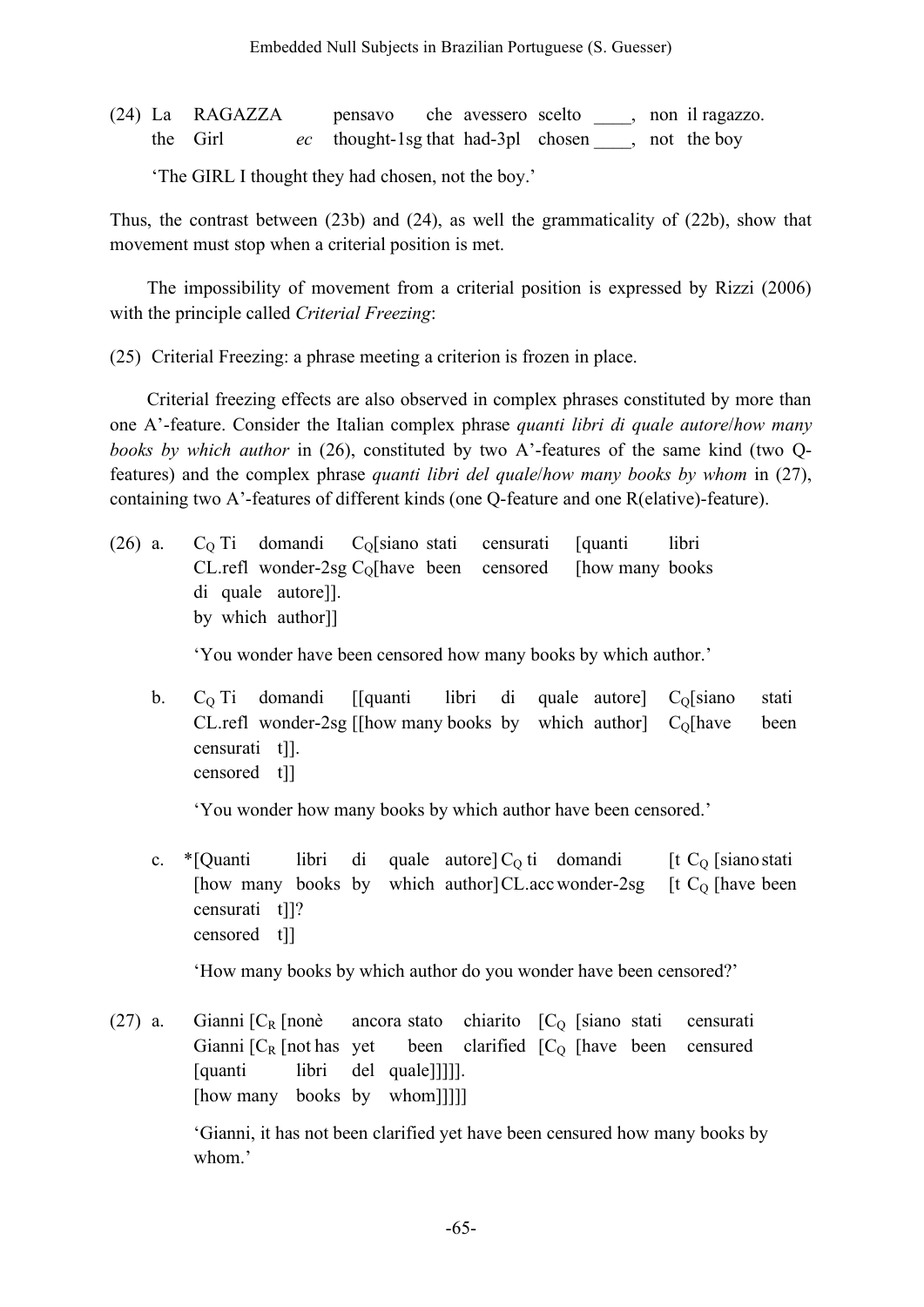b. Gianni  $[C_R]$  finon è ancora stato chiarito  $[$ [quanti libri del quale] Gianni  $[C_R]$  [not has yet been clarified [[how many books by whom]  $C<sub>O</sub>$  [siano stati censurati]]].  $C<sub>O</sub>$  [have been censured]]]]

'Gianni, it has not been clarified yet how many books by whom have been censured.'

c. \*Gianni [[quanti libri del quale]  $C_R$  [non è ancora stato chiarito Gianni [[how many books by whom]  $C_R$  [not has yet been clarified  $[t_{DP} C_Q$  [siano stati censurati  $t_{DP}$ ]]].  $[t_{DP} C_{O}$  [have been censured t<sub>DP</sub>]]]]

'Gianni, how many books by whom it has not been clarified yet have been censured.'

Starting from a structure involving both a main and an embedded question like (26a), the complex phrase *quanti libri di quale autore*/*how many books by which author* cannot move to the embedded C-system, as in (26b), and then move to the main C-System, as in (26c). Similarly, it is impossible to derive a structure like (27c), where the complex phrase *quanti libri del quale*/*how many books by whom* starts from the configuration in (27a), moves to the Spec, CP of the indirect question (27b), and successively moves to the relative C system.<sup>5</sup>

(i) ?[Di quale autore]  $C_0$  Ti domandi [[quanti libri t]  $C_0$  siano stati [*by* which *author*]  $C_0$  CL.refl wonder-2sg [[how many books t]  $C_0$  have been censurati t]]. censured t]]

'By which author do you wonder how many books have been censured?'

As for (27), there are two possible options: the first one is the split of the complex phrase *quanti libri del quale*/*how many books by whom*, after moving to the embedded CP, as illustrated in (ii).

(ii) Gianni, [del quale ]  $C_R$  [non è ancora stato chiarito [[quanti libri t pp] Gianni, [by whom]  $C_R$  [not has yet been clarified [[how many books t PP]  $C<sub>O</sub>$  [siano stati censurati t<sub>DP</sub>]]].  $C<sub>O</sub>$  [have been censured t<sub>DP</sub>]]]

'Gianni, by whom it has not been clarified yet how many books have been censured.'

The second one is illustrated in (iii), in which the complex phrase [*quanti libri del quale*] moves to the interrogative CP, yielding (iiib), and then the whole indirect question is pied-piped to the Spec of the relative C, yielding (iiic).

 <sup>5</sup> As for the example in (26), the only (marginally) possible option is the one in which the complex wh-phrase splits in the following order: first the complex wh-phrase moves to the embedded CP, yielding (26b), and successively the most embedded phrase *di quale autore*/*by which author* moves from the embedded CP to the main C-system, yielding (i):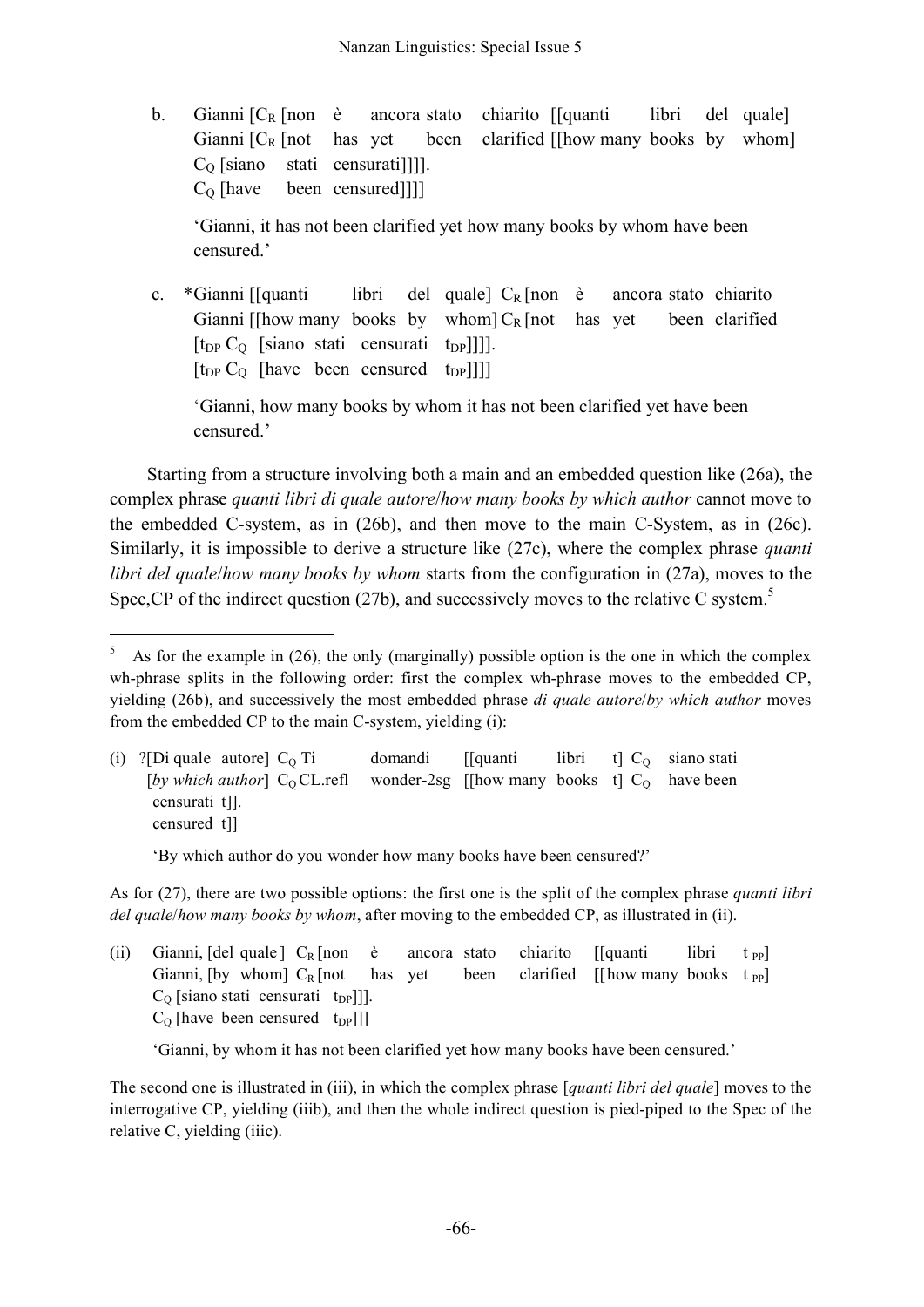## **4. EPP and Subject-object Asymmetries**

Following his own analysis of chains, Rizzi (2006) proposes a new account of EPP, the principle expressing the obligatoriness of the subject position of clauses, as reported in (28):

(28) EPP: Clauses must have subjects.

Assuming a dissociation between EPP position and Case-Agreement system, Rizzi proposes that EPP is a criterial position. According to this analysis, EPP is the position dedicated to aboutness, that is, the position that provides subjects with the starting point interpretation of an event description.

Thus, in Rizzi's approach movement to subject position is understood as a movement to satisfy a criterion. There is a criterial head in the highest part of the inflectional field, "Subj" in Rizzi's terminology, and this head attracts a nominal element to its Spec.

| $(iii)$ a. |               | Gianni $[C_R$ [non è ancora stato chiarito $[C_Q$ [siano stati censurati]<br>Gianni $[C_R$ [not has yet been clarified $[C_O$ [have been censured<br>[quanti libri del quale]]]].<br>[how many books by whom]]]]                                                                           |
|------------|---------------|--------------------------------------------------------------------------------------------------------------------------------------------------------------------------------------------------------------------------------------------------------------------------------------------|
|            |               | 'Gianni, it has not been clarified yet have been censured how many books by whom.'                                                                                                                                                                                                         |
|            | $\mathbf b$ . | Gianni $[C_R \text{ [non } e]$ ancora stato chiarito<br>[[quanti libri del quale]<br>Gianni $[C_R$ [not has yet been clarified [[how many books by whom]<br>$CO$ [siano stati censurati]]].<br>$CO$ [have been censured]]]                                                                 |
|            |               | 'Gianni, it has not been clarified yet how many books by whom have been censured.'                                                                                                                                                                                                         |
|            | $c_{\cdot}$   | ?(?)Gianni, [[[quanti<br>libri del quale $C_0$ (siano stati censurati t <sub>DP</sub> )<br>Gianni, [[[how many books by whom] $C_0$ [have been censured t <sub>DP</sub> ]]<br>$C_R$ [non $\dot{e}$ ancora stato<br>chiarito $t_{CP}$ ].<br>been clarified $t_{CP}$ ]<br>$C_R$ [not has yet |
|            |               | 'Gianni, how many books by whom have been censured it has not been clarified yet.'                                                                                                                                                                                                         |

Rizzi (p.c.) observes that, in order to account for the extraction of one part of a complex phrase from a criterial position, as illustrated in (i) and (ii), the Criterial Freezing in (25) must be reformulated. Criterial Freezing must affect only the element bearing the relevant criterial feature, the *Criterial goal*, but not all the elements of a complex phrase containing the criterial goal:

(iv) Criterial Freezing: the Criterial Goal is frozen in place.

Regarding (iiic), Rizzi observes that the movement of the complex phrase [*quanti libri del quale*] from the interrogative CP to the relative CP does not rule out the structure because in this case the Q-Criterion and the Relative Criterion are satisfied by two distinct phrases. The Q-Criterion is satisfied by the phrase [*quanti libri del quale*] and the Relative Criterion by the whole indirect question *quanti libri del quale siano stati censurati*, which contains the complex nominal phrase.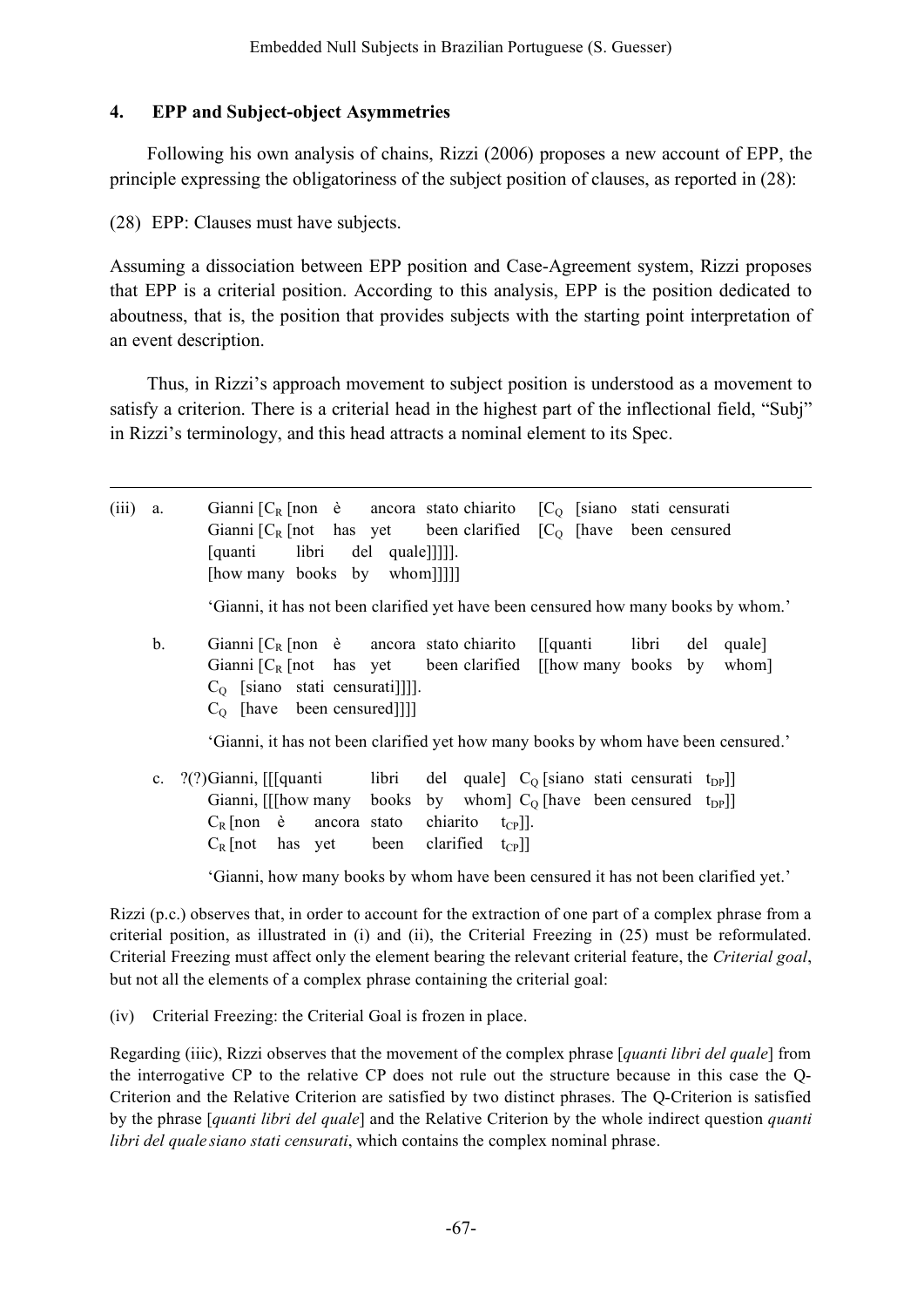$(29)$   $[XP \quad [Subj \dots [Agr \quad S \dots]$ 

Combining the proposal of Criterial Freezing with this account of EPP, Rizzi provides a new explanation for the subject-object asymmetries, which were traditionally related to the ECP.

Consider the subject-object asymmetries in (30) and (31). According to Rizzi's approach, the sentences in (30a) and (31a) are ruled out because the wh-elements *who* and *qui* are frozen in the Spec of SubjP where they satisfy the Subject Criterion. As a consequence they cannot undergo further movement to the matrix  $CP<sup>6</sup>$ .

- (30) a. \*Who do you think [that [t will come]]?
	- b. Who do you think [that [Mary will meet t]]
- (31) a.  $*$ Qui crois-tu [que [t viendra]]? who think-you [that [t will come]]

'Who do you think will come?'

b. Qui crois-tu [que [Marie rencontrera t]]? who think-you [that [Mary will meet t]]

'Who do you think that Mary will meet?'

Following the discussion in Rizzi (2006), we can conclude that there is reason to cast doubt upon the assumption of movement to thematic positions, as well as on the assumption of subject-to-subject movement present in Ferreira's (2004) analysis. On the one hand, data regarding the lack of reconstruction effects in control structures, like that discussed in (21), show that movement to thematic positions is impossible. On the other hand, if the subject position is constrained by Criterial Freezing, sentences with embedded null subjects are expected not to involve movement from the subject position of the embedded finite clause to the matrix clause.

#### **5. Further Problems**

The analysis in terms of hyperraising proposed by Ferreira (2004) suffers from other empirical inadequacies. First, consider the fact that embedded null subjects are allowed inside adjunct clauses, as shown in (32).

See Rizzi (2006) and Rizzi & Shlonsky (2007) for the lack of subject-object asymmetries in contexts like (30) and (31) in other languages and for the different strategies which allow subject extraction in theses contexts.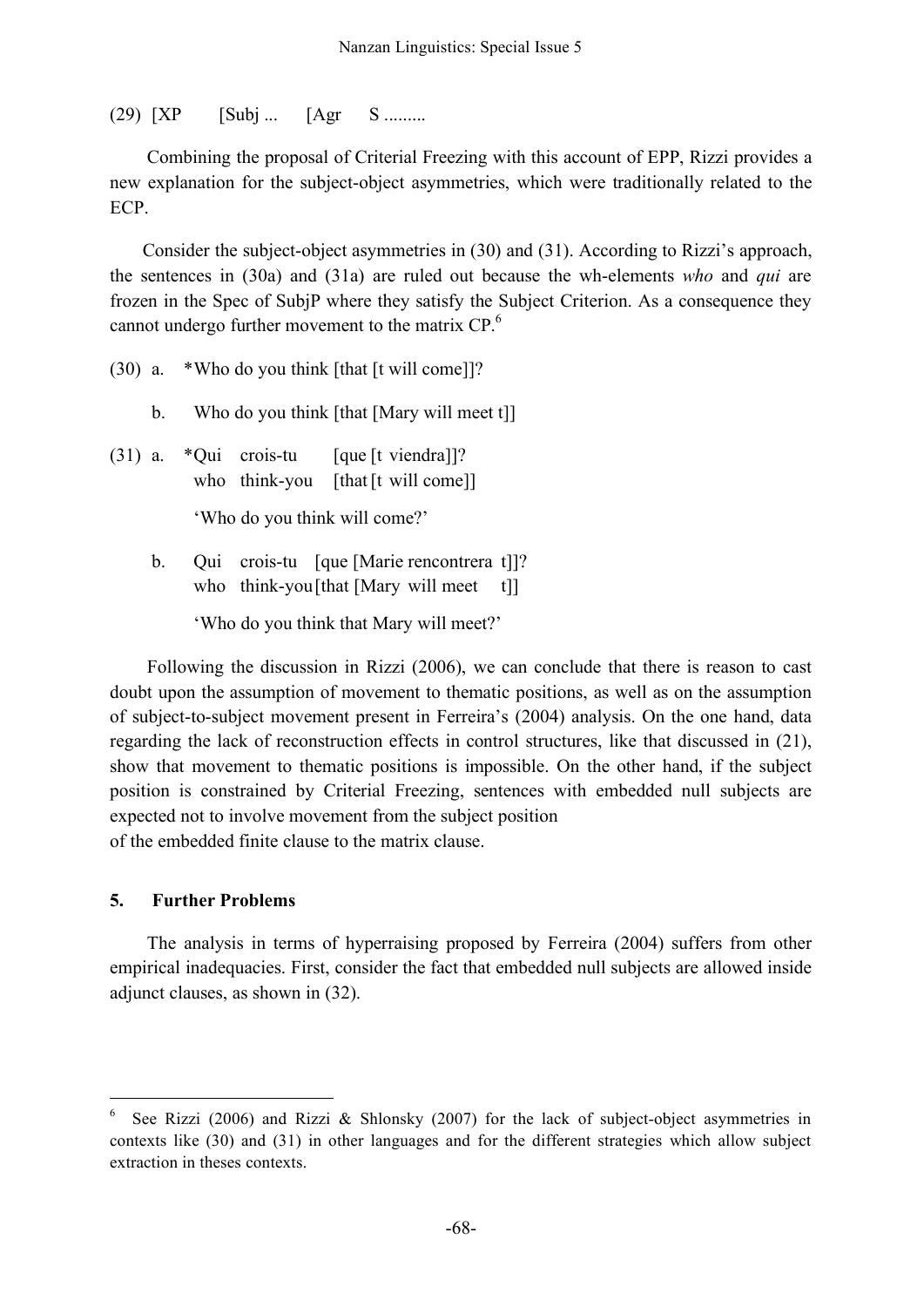(32) Joãoi visitou a Maria [quando *ec*<sup>i</sup> saiu do trabalho]. Johni visited Mary [when *ec*<sup>i</sup> left his job]

'John visited Mary when he left his job.'

If we assume an analysis in terms of movement, then we expect a sentence like (32) to be ungrammatical, since it involves extraction of the subject from an adjunct island. Ferreira (2004) argues that sentences like (32) involve a *sideward movement*, and this makes the extraction of the subject from the adjunct clause possible. However, if *sideward movement* made extraction from adjunct clauses possible, we would expect that other kinds of elements could also be extracted from this context. But this does not happen, as the impossibility of wh-object extraction in (33b) shows.

- (33) a. O Joãoi ficou contente [quando *ec*<sup>i</sup> ganhou o prêmio]. Johni was happy [when *ec*<sup>i</sup> won the prize] 'John was happy when he won the prize.'
	- b. \*O quei o Joãoj ficou contente [quando *ec*<sup>j</sup> ganhou *t*i]? whati Johnj was happy [when *ec*<sup>j</sup> won *t*i] 'What does John was happy when he won?'

Since in BP it is not possible to extract an element from an adjunct clause, we conclude that the embedded null subject in (32) cannot be derived through movement.

Another problematic point in Ferreira's analysis is its explanation for the behaviour of null subjects in weak island, as illustrated in (12) and repeated bellow.

- (34) a. Joãoi não sabe [quando *ec*<sup>i</sup> perdeu esse livro]. Johni doesn't know [when *ec*<sup>i</sup> lost this book] 'John doesn't know when he lost this book.'
	- b. ??Joãoi não sabe [que livro *ec*<sup>i</sup> leu na semana passada]. Johni doesn't know [which book *ec*<sup>i</sup> read last week] 'John doesn't know which book he read last week.'
	- c. ?Joãoi não sabe [pra quem *ec*<sup>i</sup> emprestou este livro]. John<sub>i</sub> doesn't know [to whom *ec*<sub>i</sub> lent this book]

'John doesn't know to whom he lent this book.'

As discussed in section 2, Ferreira argues that sentences like (34b-c) are degraded because the raising of the subject *João* from the embedded clause to the matrix Spec,*v*P*,* in order to check the thematic feature of *v,* causes a minimality violation (since the wh-phrases *que livro*/*which book* and *pra quem*/*to whom* in the embedded CP have the relevant features to check the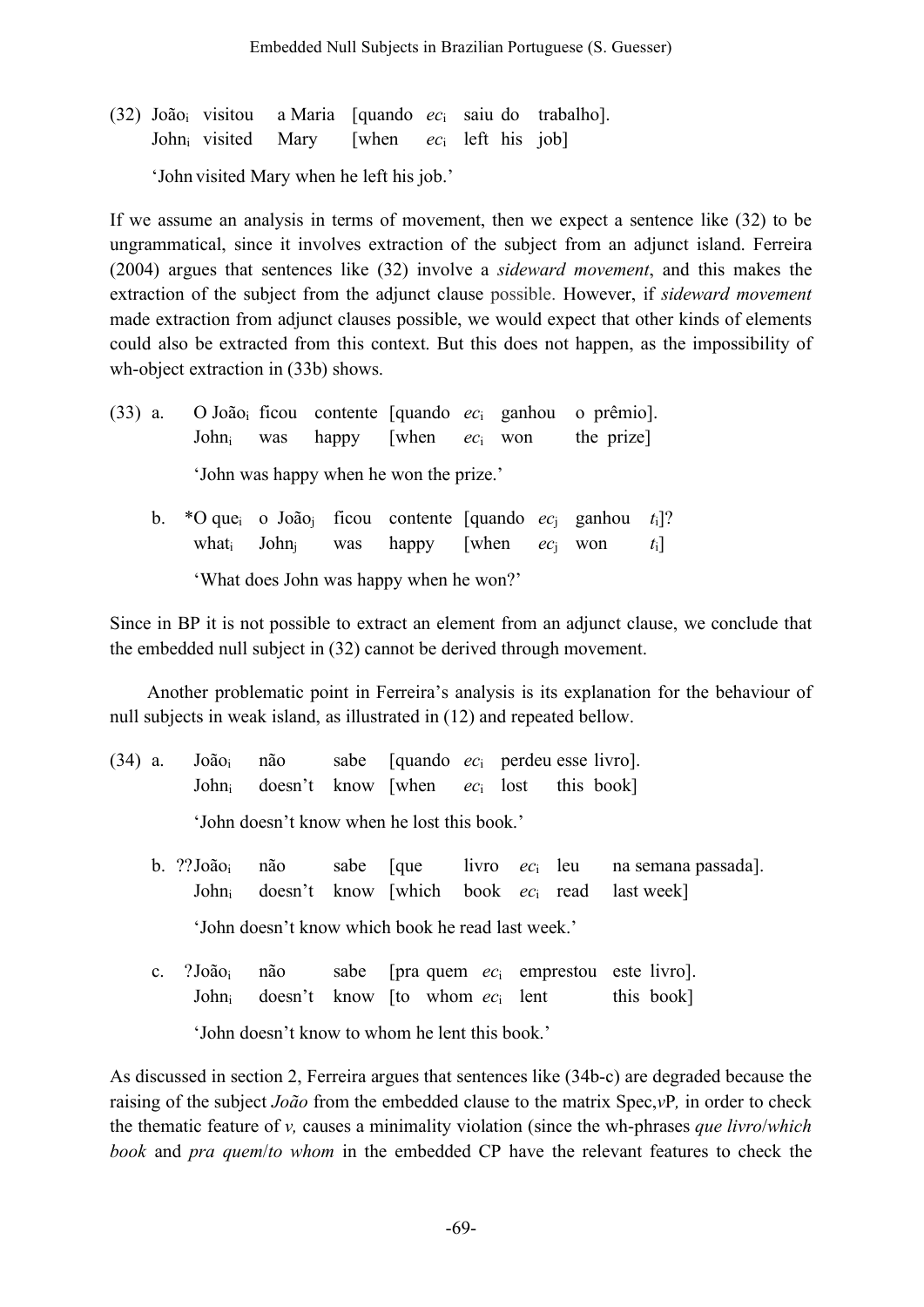thematic feature of  $v$ ). However, if in the sentences (34b-c) there were a minimality violation, we would expect these sentences to be not only degraded, but completely ungrammatical, since minimality violations are strong violations.

Finally, a further complication in Ferreira's (2004) analysis is the fact that BP is subject to the Montalbetti's (1984) *Overt Pronoun Constraint*. According to *Overt Pronoun Constraint*, an overt pronoun cannot be locally bound by a variable, if a null pronoun is possible in the same position. The example in (35a) shows that BP is subject to this constraint: the overt pronoun *ele*/*he* in the embedded clause cannot be locally bound by the variable left by movement of the quantificational phrase *nenhum menino*/*no boy*. The only grammatical option is sentence (35b), with a null embedded subject.

- (35) a. \*Nenhum meninoi acha que elei é inteligente. no  $\text{boy}_i$  think that he<sub>i</sub> is intelligent 'No boy thinks that he is intelligent.'
	- b. Nenhum meninoi acha que *ec*<sup>i</sup> é inteligente. no boyi think that *ec*<sup>i</sup> is intelligent

'No boy thinks that he is intelligent.'

The fact that BP undergoes the Montalbetti's *Overt Pronoun Constraint* suggests that embedded null subjects in BP are some kind of null pronouns. Consequently, BP null subjects in embedded contexts cannot be analyzed as traces from a hyperraising operation, as proposed by Ferreira (2004).

An alternative analysis of embedded null subjects in BP is to treat them like a *pro* as in languages like Chinese. In the next section I explore this possibility.

### **6. Null Subjects in Chinese (Huang 1984)**

Since the first formulations of the Null Subject Parameter (Chomsky 1981, 1982), it has been proposed that the crucial factor that distinguishes languages regarding subject omissions is the availability of a rich subject-verb agreement system. Thus, languages like Italian and Spanish can omit pronouns in the subject position of a finite clause because these languages have a subject-verb agreement system that is rich enough to permit the recovery of the content of a null subject. On the other hand, null subjects are not allowed in languages like English and French because these language have a poor agreement system that is unable to recover the content of a null pronoun.

Languages like Chinese represent a problem for this kind of theory, since they have a maximal freedom for the use of null arguments without having neither subject-verb nor verbobject agreement system. The sentences in (36) are some examples of subject and object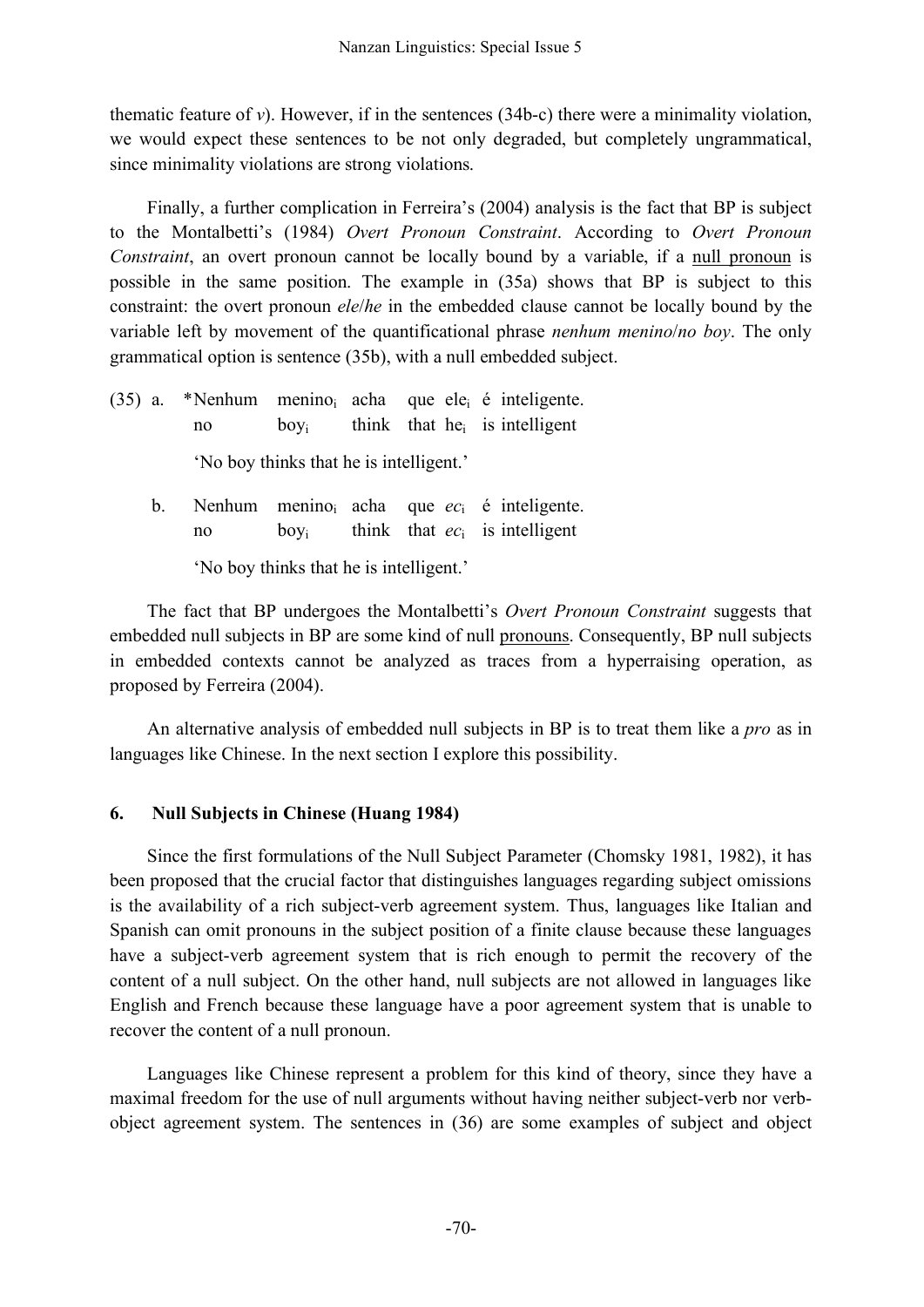omissions in Chinese<sup>7</sup>:

|                | $(36)$ a. <i>ec</i> lai-le.<br>[he] came                                            |              |
|----------------|-------------------------------------------------------------------------------------|--------------|
| $b_{-}$        | Lisi hen<br>xihuan ec.<br>Lisi likes [him] very much                                |              |
| $\mathbf{c}$ . | Zhangsan shuo [ec bu renshi Lisi].<br>Zhangsan said that [he] did not know Lisi     |              |
| d.             | Zhangsan shuo [Lisi bu renshi $ec$ ].<br>Zhangsan said that Lisi did not know [him] | (Huang 1984) |

However, considering languages like Chinese more in detail, Huang (1984) has shown that the most of the omissions in (36) are not genuine null pronouns.

Huang observes that these null elements must refer to elements whose reference is fixed in the discourse. For instance, in (36d), the null object cannot take the matrix subject *Zhangsan* as its antecedent. It may only refer to someone or something that a given discourse is about, that is to a discourse topic. This behaviour is different from that of a pronoun. In an English sentence like (37), for example, the pronoun *him* is free in reference: it may refer to the matrix subject *John* or it may refer to someone whose reference is distinct from *John*.

(37) John said that Bill knew him.

The fact that null elements in Chinese must be bound by some NP whose reference is fixed in the discourse led Huang (1984) to treat them as cases of Topic drop. In other words, sentences like those in (36) are assimilated to sentences like those in (38)-(40). The only difference is that while the topic is present in (38)-(40), in (36) the topic is recoverable from previous discourse. According to this analysis, a sentence with a null object like (36d) has the derivation in (41b), where the object is topicalized and then deleted from topic position.

|  | (38) Neige ren <sub>i</sub> , Zhangsan shuo [Lisi bu renshi $e_i$ ].             |  |  |         |         |
|--|----------------------------------------------------------------------------------|--|--|---------|---------|
|  | That man <sub>i</sub> , Zhangsan said Lisi didn't know $e_i$                     |  |  |         |         |
|  |                                                                                  |  |  |         |         |
|  | (39) Neige ren <sub>i</sub> , Zhangsan xiwang [Lisi keyi kanjian]                |  |  | $e_i$ . |         |
|  | That man <sub>i</sub> , Zhangsan hopes that Lisi will be able to see $e_i$       |  |  |         |         |
|  |                                                                                  |  |  |         |         |
|  | $(40)$ Neige ren <sub>i</sub> , Zhangsan zhidao [Lisi mei banfa shuifu           |  |  |         | $e_i$ . |
|  | That man <sub>i</sub> , Zhangsan knows that Lisi won't be able to persuade $e_i$ |  |  |         |         |

Examples from Huang (1984).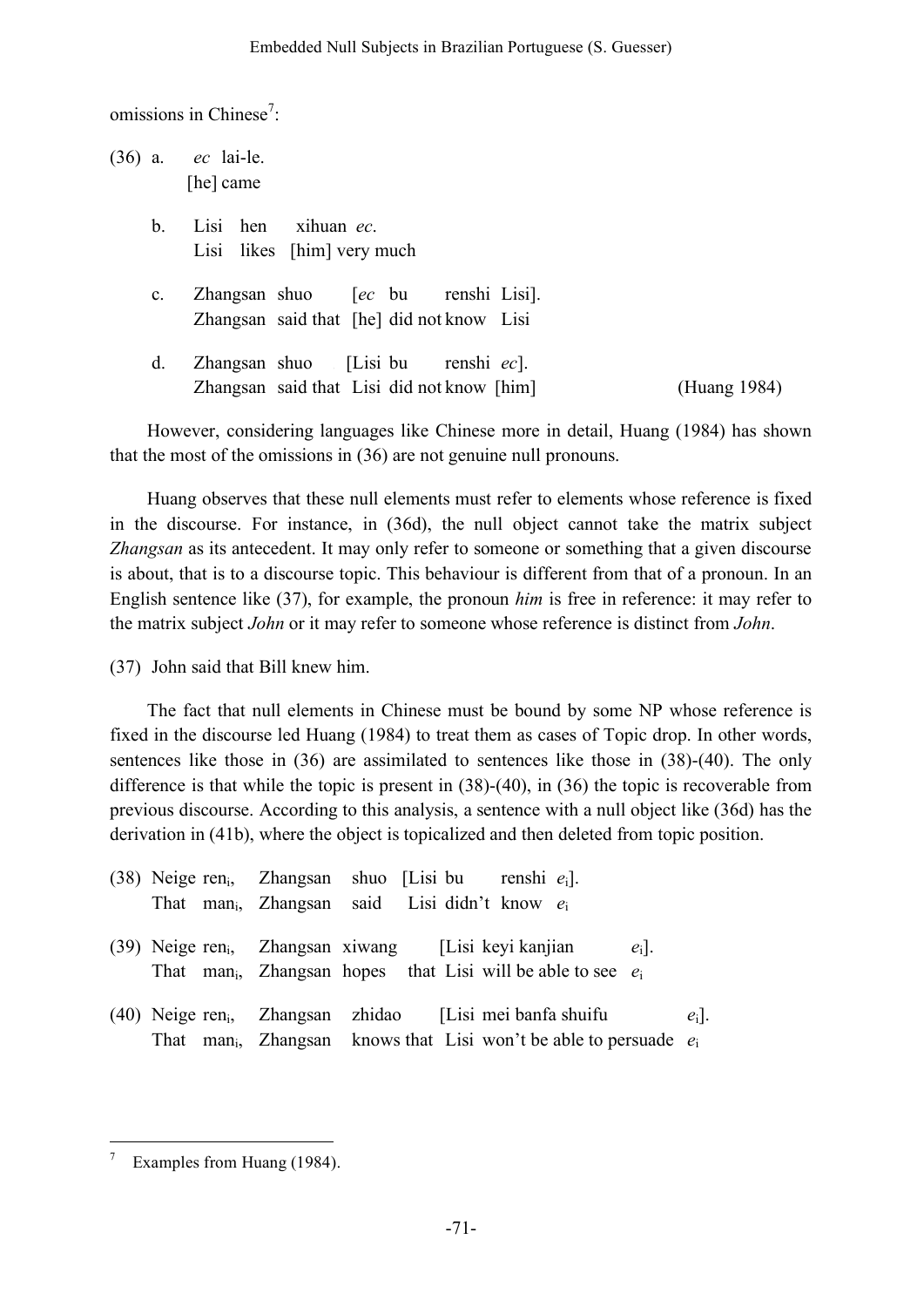| (41) a. Zhangsan shuo                                                | [Lisi bu | renshi e]. |              |
|----------------------------------------------------------------------|----------|------------|--------------|
| Zhangsan said that Lisi did not know [him]                           |          |            |              |
| $[\Gamma_{\text{top}} e_i]$ , [Zhangsan shuo [Lisi bu renshi $e_i$ ] |          |            | (Huang 1984) |

Thus, null subjects and null objects in languages like Chinese can be analysed as variables that are bound to a zero topic, and not as genuine null pronouns.

The only kind of null element which behaves like a null pronoun in Chinese is the one in subject position of embedded finite clauses, as illustrated in (36c). The null subject in (36c) can refer both to a discourse topic and to the matrix subject *Zhangsan*.

According to Huang (1984), the embedded null subject coreferent with the matrix subject is a null pronoun which is identified through coindexation with the closest ccommanding NP. Huang proposes this analysis essentially assuming the two following ideas:

- 1) Null pronouns must be identified by the closest c-commanding nominal element.
- 2) Agr qualifies as a potential antecedent of a null pronoun.

Let us see how Huang's ideas can be applied to the English examples in (42):

(42) a. \**ec* came.

- b. \*John said that *ec* saw Bill.
- c. John tried *ec* to come.

According to Huang's ideas, in sentences like (42a) and (42b) the null pronouns must be coindexed with the Agr contained in *come* and *saw*, which are the closest nominal elements. Since the agreement system in English is degenerated, Agr is unable to identify the content of a null pronoun. Consequently, these sentences are ungrammatical. On the other hand, in languages like Italian and Spanish sentences like (42a) and (42b) would be grammatical because the agreement system of these languages is rich enough to determine the content of the null pronoun.

The only context in which a null pronoun is possible in English is in the subject position of an embedded infinitive clause, as in (42c). In (42c), there is no Agr in the embedded clause. Consequently, the closest potential antecedent for the null pronoun are the Agr contained in the matrix verb *tried* or the matrix subject *John*, which are both located in the same clause. Since there is no principle that blocks this kind of interpretation, the sentence in (42c) is grammatical, with the null pronoun interpreted as being controlled by *John*.

According to Huang, Chinese null subjects in embedded finite clauses like (36c) are identified in the same way as English null subjects in control structures. Consider again (36c):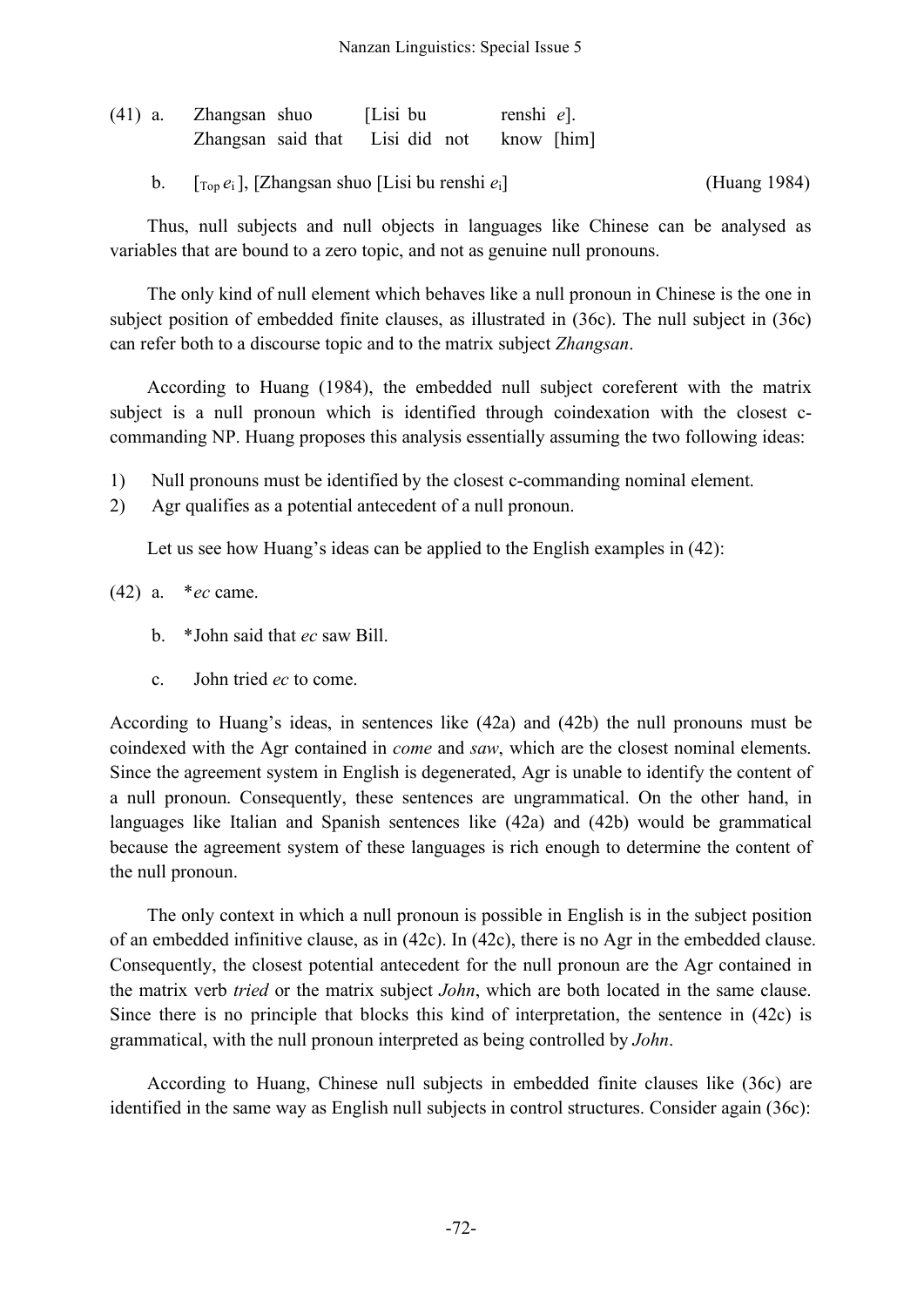| $(36)$ c. | Zhangsan shuo                             | $\left[ e \quad \text{bu} \right]$ |  | renshi Lisi]. |  |
|-----------|-------------------------------------------|------------------------------------|--|---------------|--|
|           | Zhangsan said that [he] did not know Lisi |                                    |  |               |  |

Since in Chinese there is no Agr, the closest potential antecedent for the embedded null pronoun in (36c) is the matrix subject *Zhangsan*. As the null pronoun is coindexed to *Zhangsan*, the sentence is ruled in.

Thus, according to Huang's ideas, the embedded null subject in (36c) is a null pronoun different from that of languages like Italian and Spanish. While in Italian and Spanish a null pronoun in subject position within an embedded finite clause is identified by Agr, in Chinese the null pronoun is identified in the same way as a PRO in control structures.

### **7. BP under Huang's (1984) Analysis**

In this section I explain the properties of embedded null subjects in BP following the analysis of Huang (1984). Consider again the behaviour of embedded null subjects in BP:

- Embedded null subjects must have an antecedent located in the immediately higher clause, as (43a) in contrast with (43b-c) show.

| (43) a. | João <sub>i</sub> acha [que <i>ec</i> <sub>i</sub> é esperto].         |  |  |                                                                       |  |
|---------|------------------------------------------------------------------------|--|--|-----------------------------------------------------------------------|--|
|         | John thinks [that $ec_i$ is smart-masc]                                |  |  |                                                                       |  |
|         | 'John thinks that he is smart.'                                        |  |  |                                                                       |  |
|         | b. *João <sub>i</sub> disse [que a Maria acha [que $ec_i$ é esperto]]. |  |  |                                                                       |  |
|         |                                                                        |  |  | John <sub>i</sub> said [that Mary thinks [that $ec_i$ is smart-masc]] |  |
|         | 'John, said that Mary thinks that he <sub>i</sub> is smart.'           |  |  |                                                                       |  |
|         | c. *A mãe do João <sub>i</sub> acha [que $ec_i$ é esperto].            |  |  |                                                                       |  |
|         | John's mother thinks [that $ec_i$ is smart-masc]                       |  |  |                                                                       |  |

'John<sub>i</sub>'s mother thinks that he<sub>i</sub> is smart.'

According to Huang's analysis, embedded null subjects in Chinese are null pronouns which must be identified through coindexation with the closest c-commanding NP. Applying this analysis to BP, we find a direct explanation for the contrast in (43). Among the sentences in (43), only (43a) is grammatical because only in this case the null pronoun is identified through coindexation with the closest c-commanding NP. In (43b) the null subject cannot refer to the matrix subject *João* because this is not the closest c-commanding NP. Similarly, in (43c) the embedded null subject cannot refer to *João* because this element does not ccommand the null subject.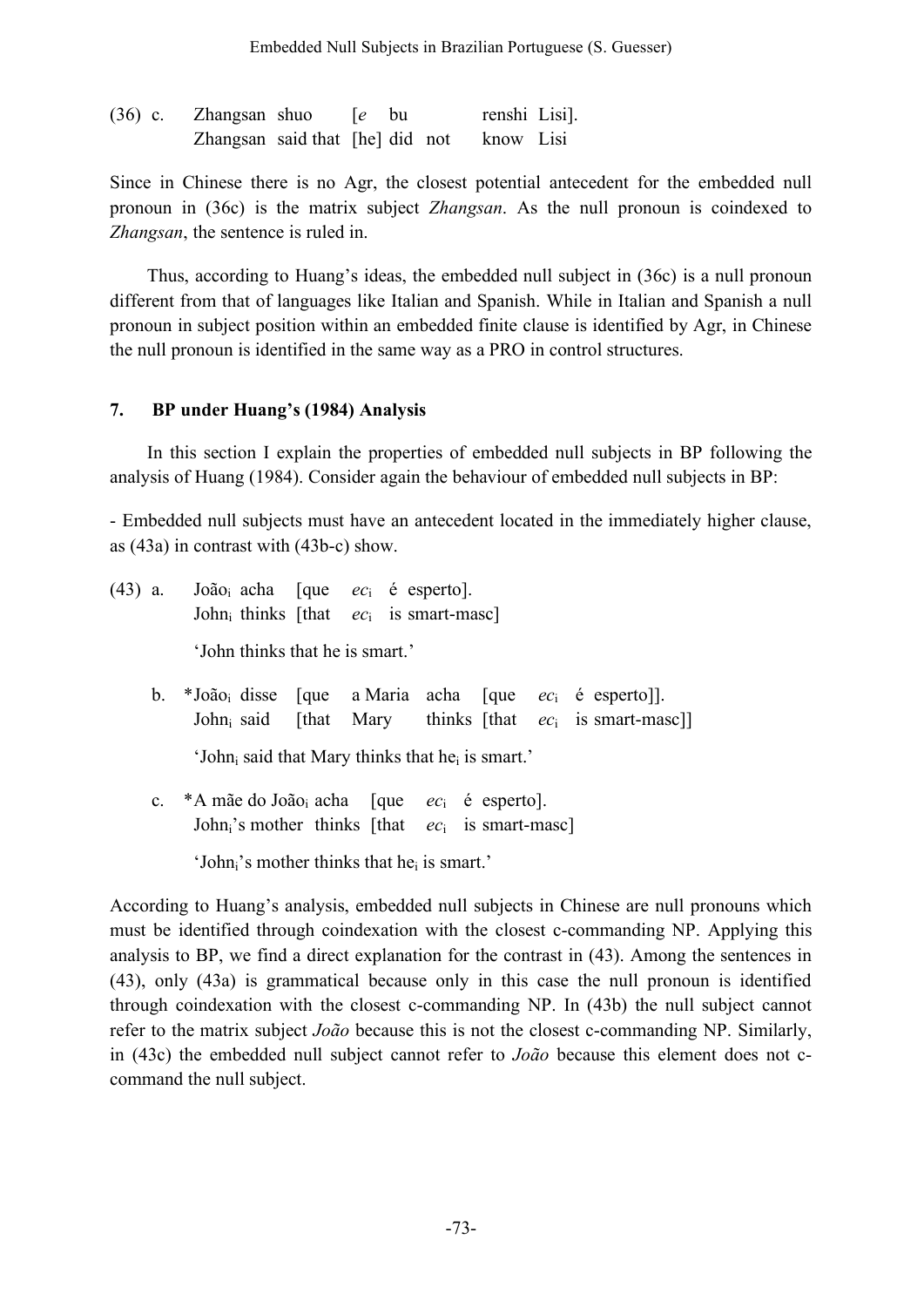- Embedded null subjects can freely alternate with an overt pronoun:

| $(44)$ a. |         |  |  | João <sub>i</sub> disse que $ec_i$ comprou<br>John said that $ec_i$ bought | um carro novo.<br>a new car |
|-----------|---------|--|--|----------------------------------------------------------------------------|-----------------------------|
|           | $b_{1}$ |  |  | $Joãoi$ disse que ele <sub>i</sub> comprou<br>John said that $he_i$ bought | um carro novo.<br>a new car |
|           |         |  |  | 'John said that he bought a new car.'                                      |                             |

As discussed in section 2, the problem connected with this alternation is that it should be banned by the *Avoid Pronoun Principle*, which establishes that whenever an alternation null/overt pronoun is possible, the null pronoun is preferred. If we assume Huang's analysis we can explain why the alternation in (44) is not banned by the *Avoid Pronoun Principle*. In (44) there is no alternation between an overt pronoun and a null referential pronoun like that of null subject languages, but an alternation between an overt pronoun and a *pro* which is identified by the coindexation with the closest c-commanding NP. This kind of alternation is not the one expressed by the *Avoid Pronoun Principle* and consequently it cannot be banned by this principle.

- Impossibility of split antecedent:

(45)\*Joãoi disse [que a Mariaj acha [que *ec*ij são espertos]]. John<sub>i</sub> said [that Mary<sub>i</sub> thinks [that *ec*<sub>ij</sub> are smart-pl]]

'John said that Mary thinks that they are smart.'

Assuming Huang's analysis, sentences like (45) are ungrammatical because the null pronoun cannot refer to both *João* and *Maria* but it must refer only to the NP *Maria*, which is the closest c-commanding NP.

- Embedded null subjects cannot occur inside relative clauses:

- (46) a. \*Joãoi não gostou dos livros [que [*ec*<sup>i</sup> leu na escola]]. John<sub>i</sub> not like the books [that  $[ec_i \text{ read in the school}]$ ] 'John didn't like the books that he read in the school.'
	- b. \*Joãoi disse que [as meninas [que *ec*<sup>i</sup> encontrou na rua]]. John<sub>i</sub> said that [the girls [that  $ec_i$  met in the street]] eram estrangeiras. were foreigners

'John said that the girls that he met in the street were foreigners.'

In sentences like (46a-b), the null subjects inside relative clause cannot refer to the NP *João* because there are other c-commanding NPs which are closer to these null subjects, that is, the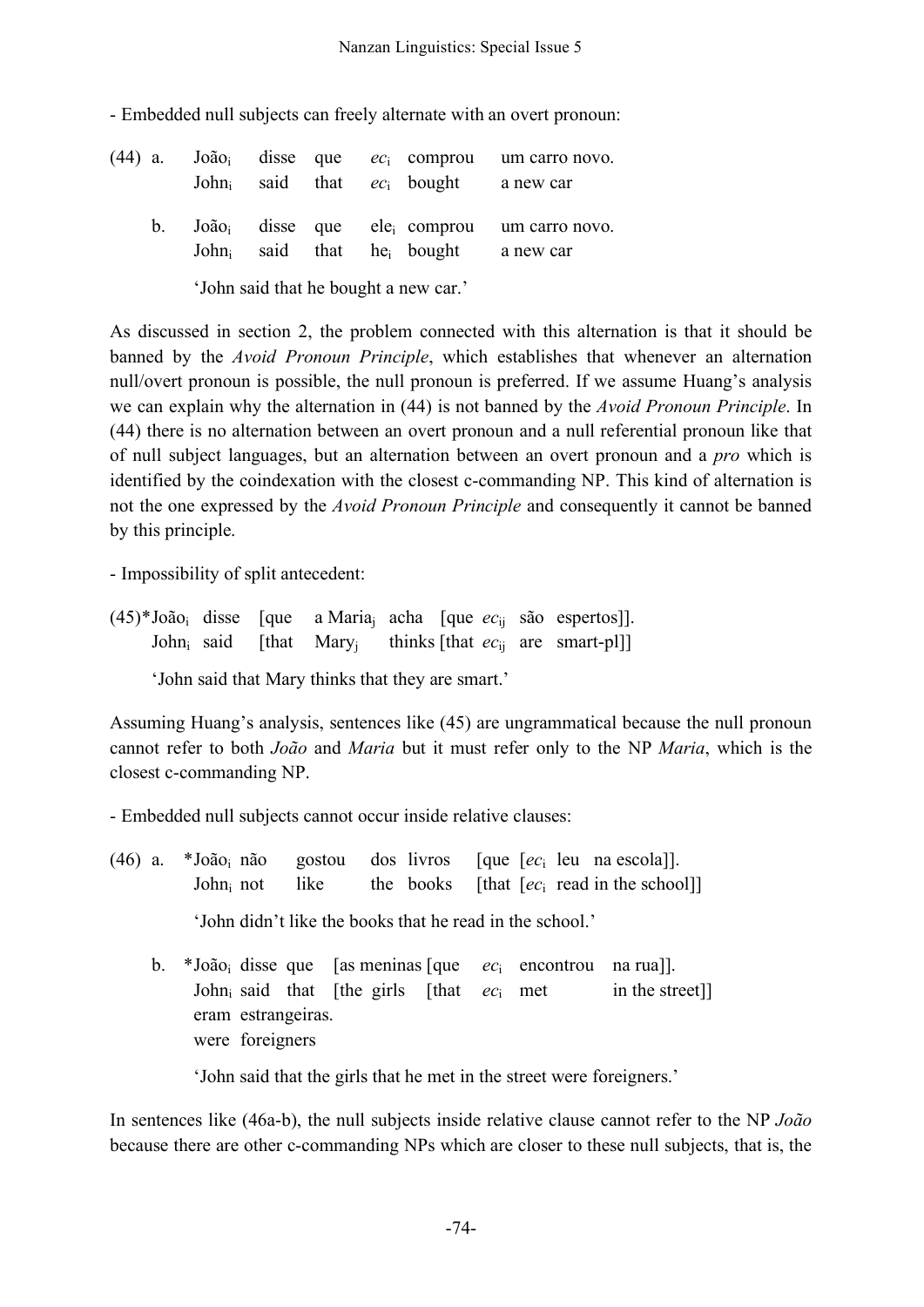NPs *meninas*/*girls* and *livros*/*books*.

- While embedded null subjects cannot occur inside certain strong islands, similarly to relative clauses, they are allowed in adjunct clauses:

(47) Joãoi visitou a Maria [quando *ec*<sup>i</sup> saiu do trabalho]. Johni visited Mary [when *ec*<sup>i</sup> left his job]

'John visited Mary when he left his job.'

As discussed in section 4, the analysis in terms of movement proposed by Ferreira (2004) cannot explain why in (47) the null subject can occur inside the adjunct clause. On the other hand, if we adopt Huang's (1984) analysis, we can explain this possibility. In (47), the null subject is allowed inside the adjunct clause because it is identified through coindexation with the matrix subject *John*, which is the closest c-commanding NP. Note that the NP *Maria*  is not a potential antecedent for the null subject, since it does not c-command the null subject.

- Mixed behaviour regarding weak islands:

|  |  |                                             |  | $(48)$ a. João <sub>i</sub> não sabe [quando <i>ec</i> <sub>i</sub> perdeu esse livro].<br>John <sub>i</sub> not know when $ec_i$ lost this book |
|--|--|---------------------------------------------|--|--------------------------------------------------------------------------------------------------------------------------------------------------|
|  |  | 'John doesn't know when he lost this book.' |  |                                                                                                                                                  |

b. ??Joãoi não sabe [que livro *ec*<sup>i</sup> leu na semana passada]. Johni not know [which book *ec*<sup>i</sup> read last week]

'John doesn't know which book he read last week.'

c. ?Joãoi não sabe [pra quem *ec*<sup>i</sup> emprestou este livro]. John<sub>i</sub> not know [to whom  $ec_i$  lent this book]

'John doesn't know to whom he lent this book.'

Assuming Huang's analysis, sentences like (48b-c) are degraded because in Spec of the embedded CP there is a c-commanding NP (or DP) which could be the antecedent of the null pronoun (*que livro*/*which book* and *pra quem*/*to whom*). This blocks the coindexization of the null pronoun with the matrix subject *João*. On the other hand, in (48a) the coindexization of the null pronoun with the matrix subject *João* is not blocked because the wh-phrase in the embedded CP is an adverb, an element that cannot be an antecedent for the null subject pronoun.

- An embedded null subject has a different behaviour from the one of an overt embedded subject in sentences in which the matrix subject has the form [O*nly* DP].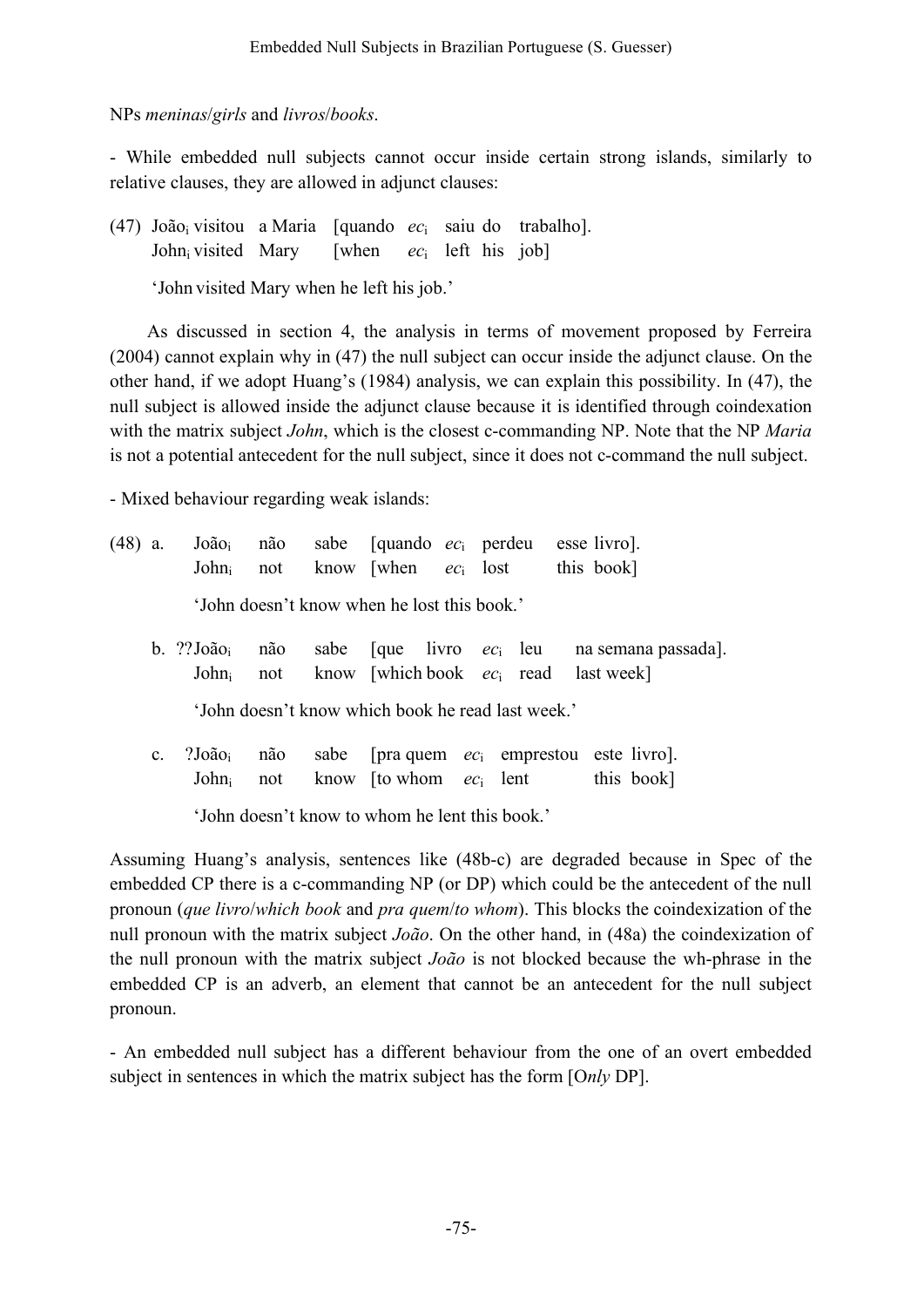- (49) a. Só o João acha que *ec* vai ganhar a corrida. only John thinks that *ec* will win the race 'Only John thinks that he will win the race.'
	- b. Só o João acha que ele vai ganhar a corrida.

'Only John thinks that he will win the race.'

A sentence with an embedded null subject like (49a) has the interpretation in (50), while a sentence with an overt embedded subject like (49b) is interpreted as in (51):

(50) *John* is the only person who believes in his own victory.

(51) *John* is the only person who believes in *John's* victory.

Notice that in BP a sentence with embedded null subject like (52a) can freely alternate with a sentence with an overt embedded subject like (52b). The use of a null or an overt pronoun in the subject position of the embedded clause does not implicate any particular interpretative difference between (52a) and (52b).

- (52) a. O João acha que *ec*<sup>i</sup> vai ganhar a corrida. John thinks that *ec*<sup>i</sup> will win the race 'John thinks that he will win the race.'
	- b. O João acha que ele<sub>i</sub> vai ganhar a corrida.

'John thinks that he will win the race.'

In addition, notice that the sentences in (49) involve a quantification, and thus can be represented as in (53):

- (53) a. [Só o João]i ti acha que *ec*<sup>i</sup> vai ganhar a corrida.  $[only John]$ <sub>i</sub> t<sub>i</sub> thinks that *ec*<sub>i</sub> will win the race 'Only John thinks that he will win the race.'
	- b. [Só o João]<sub>i</sub> t<sub>i</sub> acha que ele<sub>i</sub> vai ganhar a corrida. [only John] $\mathrm{i}$  t<sub>i</sub> thinks that he<sub>i</sub> will win the race

The interpretative difference between a sentence with an embedded null pronoun like (53a) and a sentence with an overt pronoun like (53b) can be understood as a consequence of the Montalbetti's (1984) *Overt Pronoun Constraint* (OPC)*.* OPC says that an overt pronoun cannot be locally bound by a variable if a null pronoun is possible in the same position. In the case of the interpretation illustrated in (50), a null pronoun is possible in BP. Thus, the use of the overt subject pronoun with this context is banned by the OPC*.*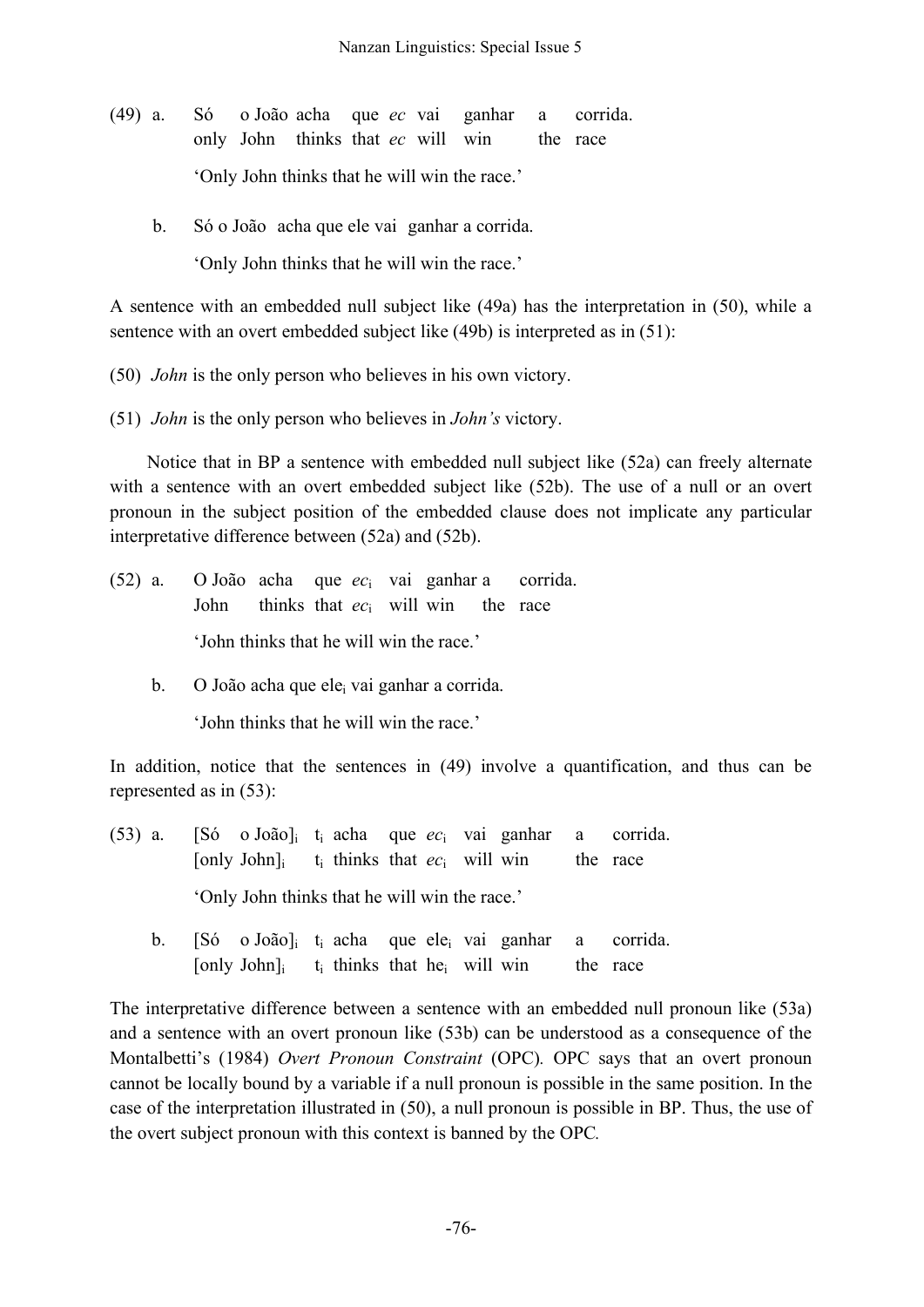According to OPC, an overt embedded pronoun can only be locally bound by a variable in a context in which a null pronoun is not possible. This is what happens in (53b). (53b) involves some kind of focalization of the embedded subject. Since null pronouns cannot be focussed, in this context an overt pronoun is allowed.

- An embedded null subject has behaves differently from an overt embedded subject in VPellipsis structures. A sentence with an overt embedded subject like (54a) is ambiguous: it can have a strict reading or a sloppy reading. On the other hand, in a sentence with embedded null subject like (54b) only the sloppy reading is available.

| (54) a. |  |                              |  |                                                       |                   |  | João <sub>i</sub> acha que ele <sub>i</sub> vai ganhar a corrida e a Maria também. |
|---------|--|------------------------------|--|-------------------------------------------------------|-------------------|--|------------------------------------------------------------------------------------|
|         |  | John thinks that he will win |  |                                                       | the race and Mary |  | too                                                                                |
|         |  | (strict/sloppy reading)      |  |                                                       |                   |  |                                                                                    |
|         |  |                              |  | 'John thinks that he will win the race and Mary too.' |                   |  |                                                                                    |

b. Joãoi acha que *ec*<sup>i</sup> vai ganhar a corrida e a Maria também. Johni thinks that *ec*<sup>i</sup> will win the race and Mary too (sloppy reading)

'John thinks that he will win the race and Mary too.'

As discussed in section 2, Ferreira (2004) explains the asymmetry in (54) by assuming an analysis of ellipsis which involves a copy of the elided constituent (Fiengo e May 1994). Combining this analysis with Huang's (1984) approach, we explain the asymmetry in (54) in the following way. If the embedded null subject in BP is a *pro* which is identified through coindexation with the closest c-commanding NP, then in sentences like (54b) the null subject of elliptic embedded clause must refer to the matrix subject *Maria.* Consequently (54b) will have a sloppy reading, as illustrated in (55):

(55) John<sub>i</sub> thinks that he<sub>i</sub> will win the race and Mary<sub>i</sub> thinks that she<sub>i</sub> will win the race.

On the other hand, in (54a) the subject of the elliptic embedded clause is an overt pronoun. This allows the overt pronoun to have two different interpretations. It can be coreferent with the matrix subject *Maria* in its own clause (thus obtaining the sloppy reading) or it can be coreferent with the subject *João* in the coordinate sentence (thus obtaining the strict reading).

## **8. Conclusions**

The analysis in terms of hyperraising and movement to theta positions proposed by Ferreira (2004) for embedded null subjects in BP has problematic aspects and it cannot fully account for the behaviour of embedded null subjects in BP. Thus, we can conclude that embedded null subjects in BP cannot be taken as support to a theory of movement to thematic positions.